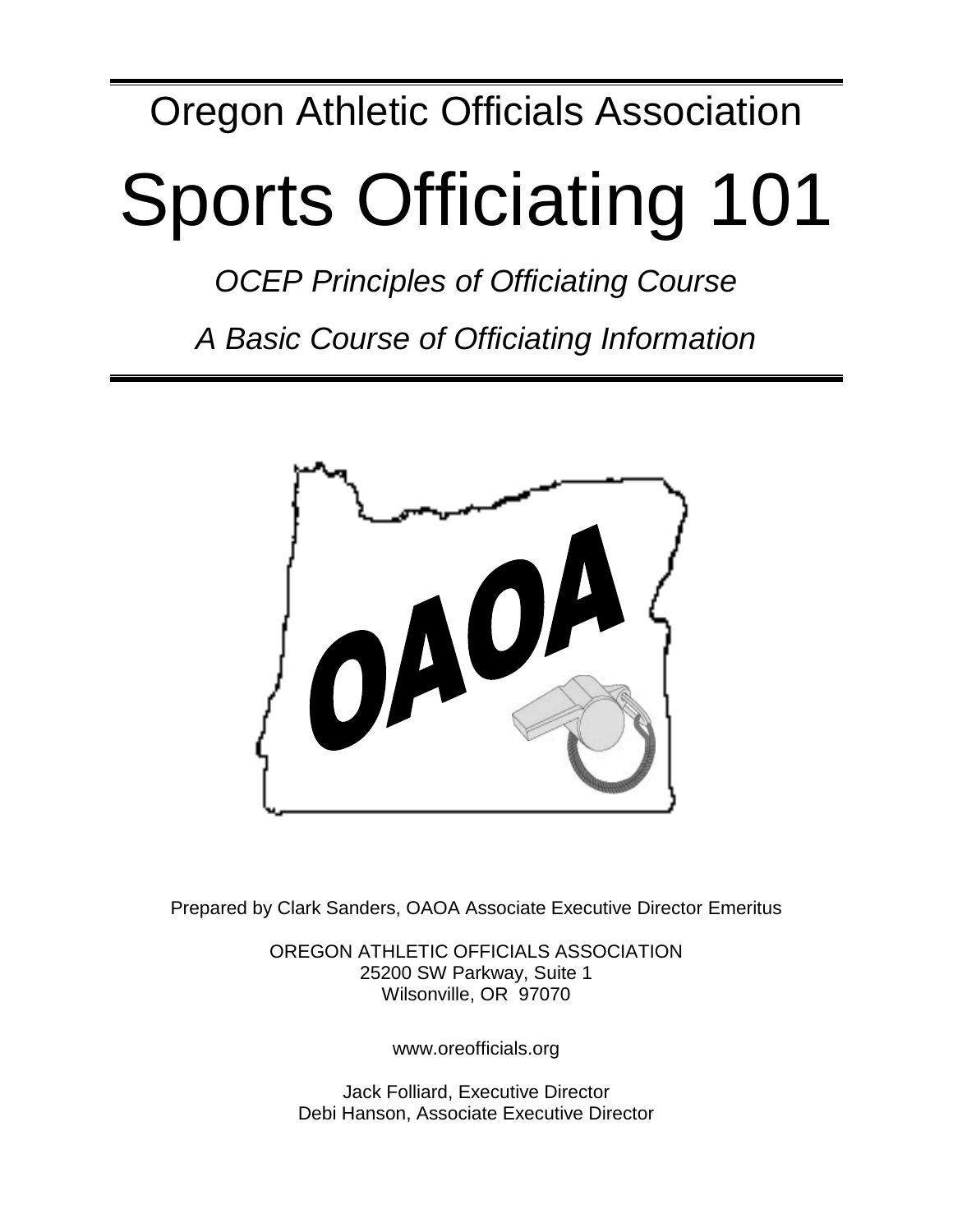# **OCEP Principles of Officiating Course Manual**

(Completion of this course satisfies the OCEP Principles requirement)

# **Introduction**

Welcome to the world of sports officiating. Whether you are a raw rookie or a veteran official seeking new skills and information, you are part of a large group of men and women who have decided to be a part of managing and facilitating athletic contests from lower level youth games all the way up to the pros.

Your officiating journey will take many twists and turns. You will be faced with many challenges. Besides learning the rules and mechanics of your sport, you will need good people and communication skills, for you will often deal with conflict, controversy, difficult situations and people.

To be a good official, you will have to define how you view your role as an official. One of the questions to ask yourself is, "why do I want to be a referee?" Another question might be, "what do I want to get from officiating?" We will suggest some possible answers to both questions and many others that you might be asking yourself.

We will also talk about how to develop your own style of officiating – your "officiating personality." We will also spend time on some communication and decision-making skills. We will talk about building confidence and dealing with anxiety and stress. We will share tips on how to succeed in a local officials' association. Hey, we may even tell a few war stories or show some video clips of officials in game situations to illustrate a particular point.

By the time this course is over, you will have some hands-on practical information that you can use to be a successful official. Your instructors have many years of experience under their belts. Don't be afraid to ask questions.

Let's get started!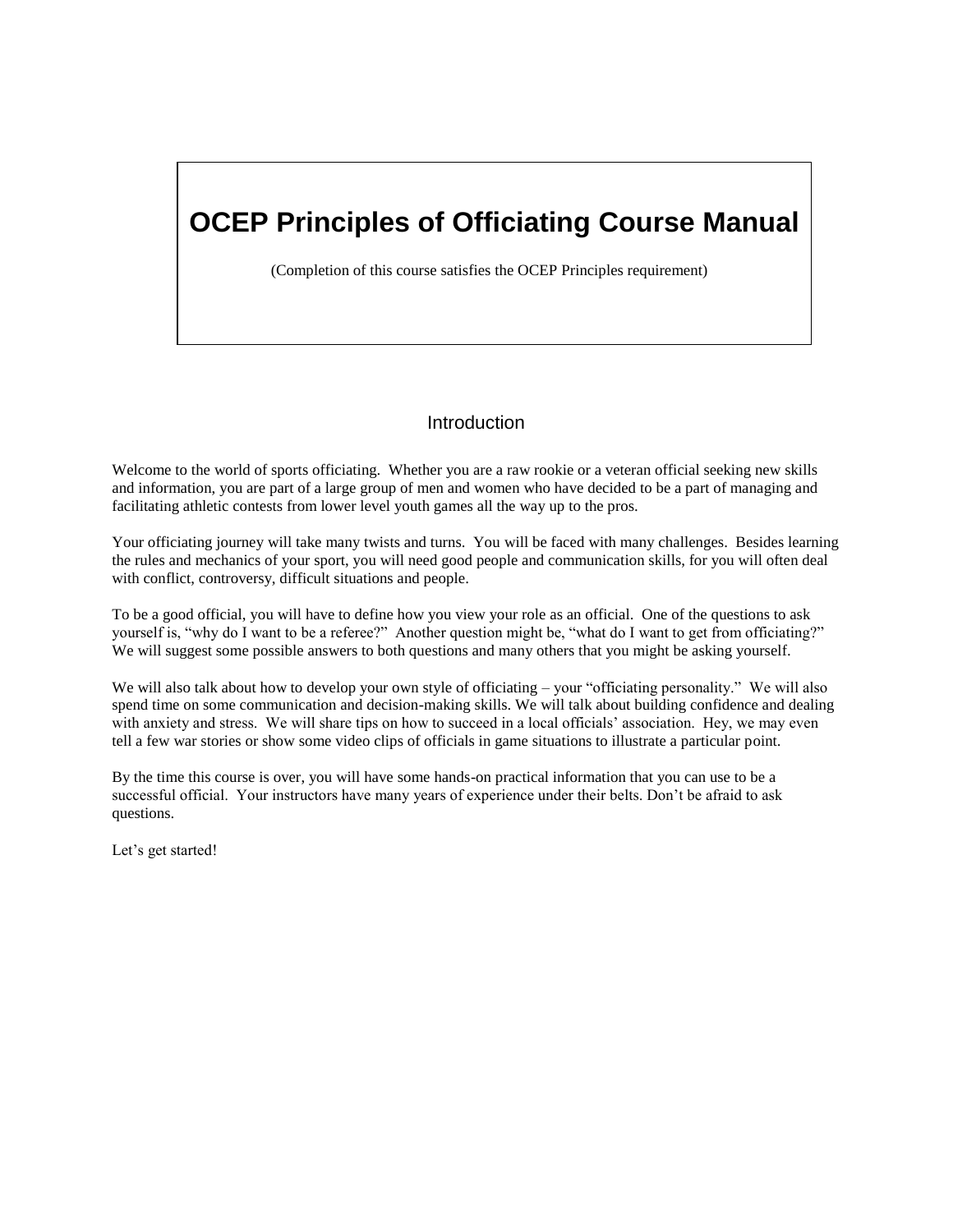# Lesson 1 – Your Local Association

The process of becoming a high school sports official includes joining a local association and being certified by the OSAA, the state association in Oregon.

Part of the certification fee goes towards membership dues in the Oregon Athletic Officials Association, or OAOA. All officials in Oregon belong to the OAOA. The OAOA represents the interests of all sports officials in Oregon. OAOA gets involved in the process of determining game fees and other compensation issues. Clinics and other training programs are sponsored by the OAOA and local associations. The OAOA also awards individual officials and association that have excelled in their particular sport. The OAOA website, [www.oreofficials.org](http://www.oreofficials.org/) is a good source for officiating information.

As a new official, you are required to take this course during your first three years of officiating in Oregon. As you have seen, we have covered a lot of basic information for new officials. In order to be eligible to work postseason contests, from first round games to the final championship game, you must also have taken the ASEP methods course in your sport, OR have attended an approved regional clinic. Meeting these requirements makes you OCEP, Officials Certification and Education Program, certified.

By now, you are starting to learn the ins and outs of your local association. The Commissioner is the assignor. Most associations are governed by an executive board, a constitution and/or by-laws, and other local rules. Know what's required to advance. Also, get to know the process of how games are assigned. Don't lobby or beg for games. Don't solicit games from coaches or athletic directors. Don't trade games with other officials without permission. Don't undercut other officials or your association by offering to work games for less money.

Get to know folks in your association. You'll soon be able to pick out the veterans and the ones who are most active and respected – the leaders. You'll also recognize the politicians and the "good 'ol boys."

Find a mentor, some veteran who is willing to help and teach you. Way back when, that's how most of us got started – by hanging around officials and learning by going to games and watching them work. You're lucky now, there are lots of training opportunities, camps, clinics, Referee magazine, films, books and pamphlets, even courses like this one that weren't available 15-20 years ago. But that still doesn't take the place of the personal touch. There's a lot to learn about officiating that you'll never find in any rules book or mechanics manual. Some of the best teaching gets done after games at the local watering hole when games are rehashed and war stories are told.

Ask your mentor or another veteran official to observe your work. Ask questions. Get lots of feedback. You may get differing opinions on some things. Pick out what works best for you. This way you can develop your own style.

As a young official, develop a support network. Sometimes it's easier to relate to other officials who are at the same level as you are. Unfortunately, some older, veteran officials feel threatened by or are impatient with the "new kid on the block."

Connect with national associations. Many links can be found on the OAOA and OSAA websites. Through these sites, you can get more information on training and educational opportunities, camps, clinics, equipment, insurance, rules and mechanics. Many of these sites have chat rooms or discussion boards where officials can exchange ideas and information through the Internet.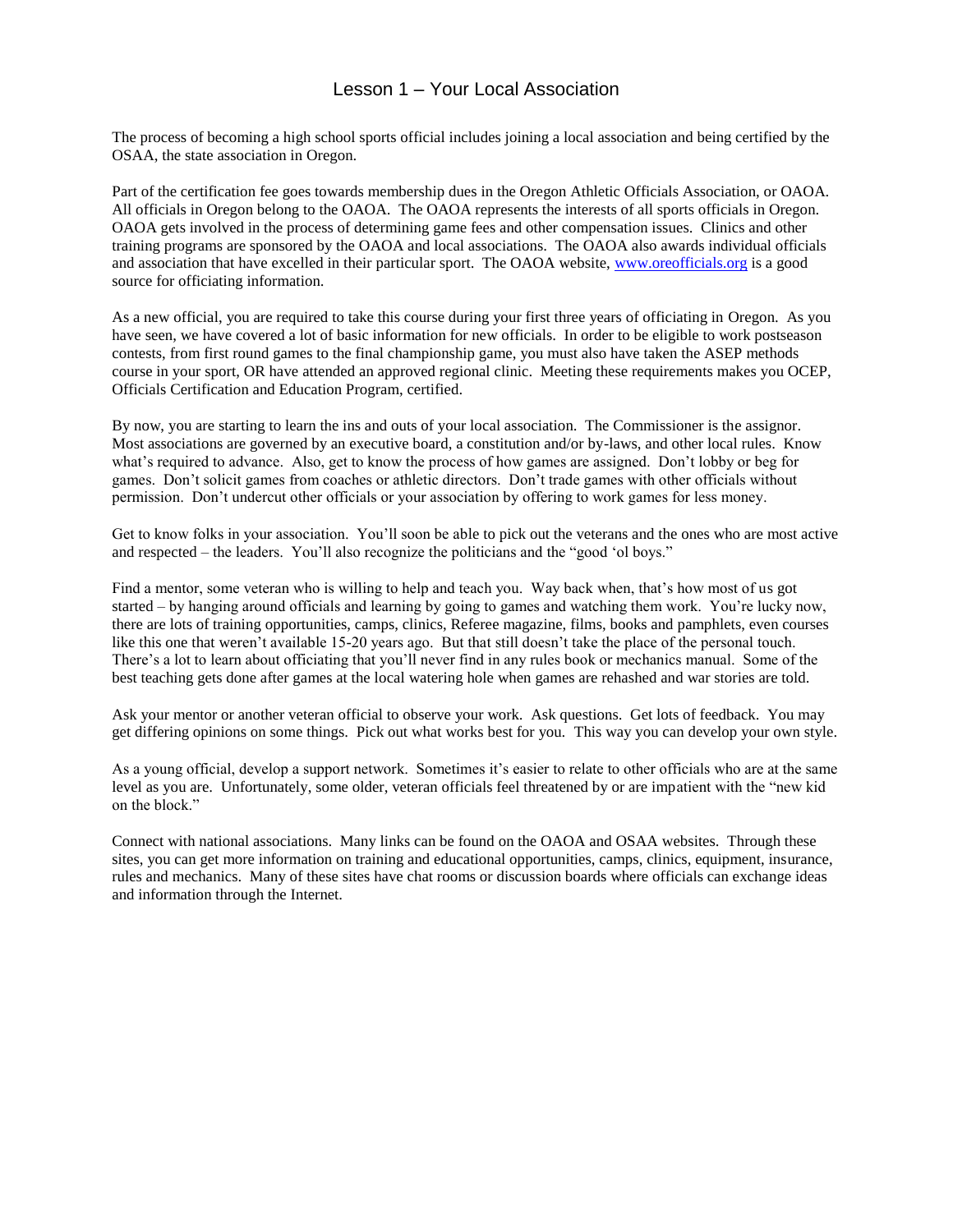# Lesson 2 – Legal and Business Issues

Officiating may be a second job for you or something you do on the side. That brings us to a discussion of some business and legal issue that affect officials.

The issue of whether officials are independent contractors or employees has been debated for many years. Courts have generally found officials not to be employers, and as such, not eligible for benefits such as unemployment or worker's compensation.

As an independent contractor, officials are responsible for reporting and paying appropriate taxes on their officiating income. Remember, officiating expenses such as dues to local, state and national officiating organizations; uniform and equipment costs; non-reimbursed travel expenses; and costs associated with professional education and development like publications, camps, clinics and classes can be deductions against income. Consult a tax professional for further information.

Unfortunately, officials often become the target of legal action when injuries or other unusual circumstances occur.

When a player is injured, stop the game and allow medical personnel to attend to the injured player. Most sport rules require that an injured player be removed from the game for at least one play. Take the time to allow the player to be removed to a safe distance away from the field or court. In some sports, a player may not re-enter the game without authorization from a health care professional. Officials should not involve themselves in any re-entry decision.

Officials must make sure that the game is played according to the rules. Rough and illegal play must be properly penalized. Officials must also recognize and take steps to control baiting, taunting and other unsportsmanlike acts that may lead to fighting.

Officials must also know the requirements for player equipment and inspect casts, padding and braces that could cause injury. In some sports, the head coach must certify that his/her players are legally equipped.

The playing surface and game equipment must also be inspected for hazardous conditions. Protruding sprinkler heads, rocks, potholes, non-padded goal posts, non-covered vaulting pits, loose bases and faulty pitcher's rubber are all potential hazards in outdoor games. Bats and batting helmets have safety requirements. Inside, be alert for leaking roofs, non-padded net supports and water and debris on the floor. Be proactive.

Correct faulty conditions before the contest.

Inclement weather conditions can give rise to liability claims against officials, especially if lightning starts. Don't be hesitant to delay or suspend the game if you think conditions are hazardous to the participants. When in doubt, err on the side of safety.

One of the risks of being an official is getting injured on the job. As such, officials should have good medical insurance. As we have seen, good personal liability insurance isn't a bad idea, either. In many cases, good overall coverage is available through an "umbrella" policy. Secondary insurance coverage for sports officials is available through the National Federation and NASO.

Two other legal issues are worth mentioning –

First, the OSAA and the National Federation do not recognize protests of a possible misapplication of a game rule or a possible error in judgment by a contest official.

Likewise, courts have uniformly determined that sports officials' game calls cannot be challenged by disgruntled teams, players, or fans where a sports official has made an error in judgment or misapplied a game rule. Disagreement over a call is part of the game, part of human nature. There is no legal claim for judicial review of a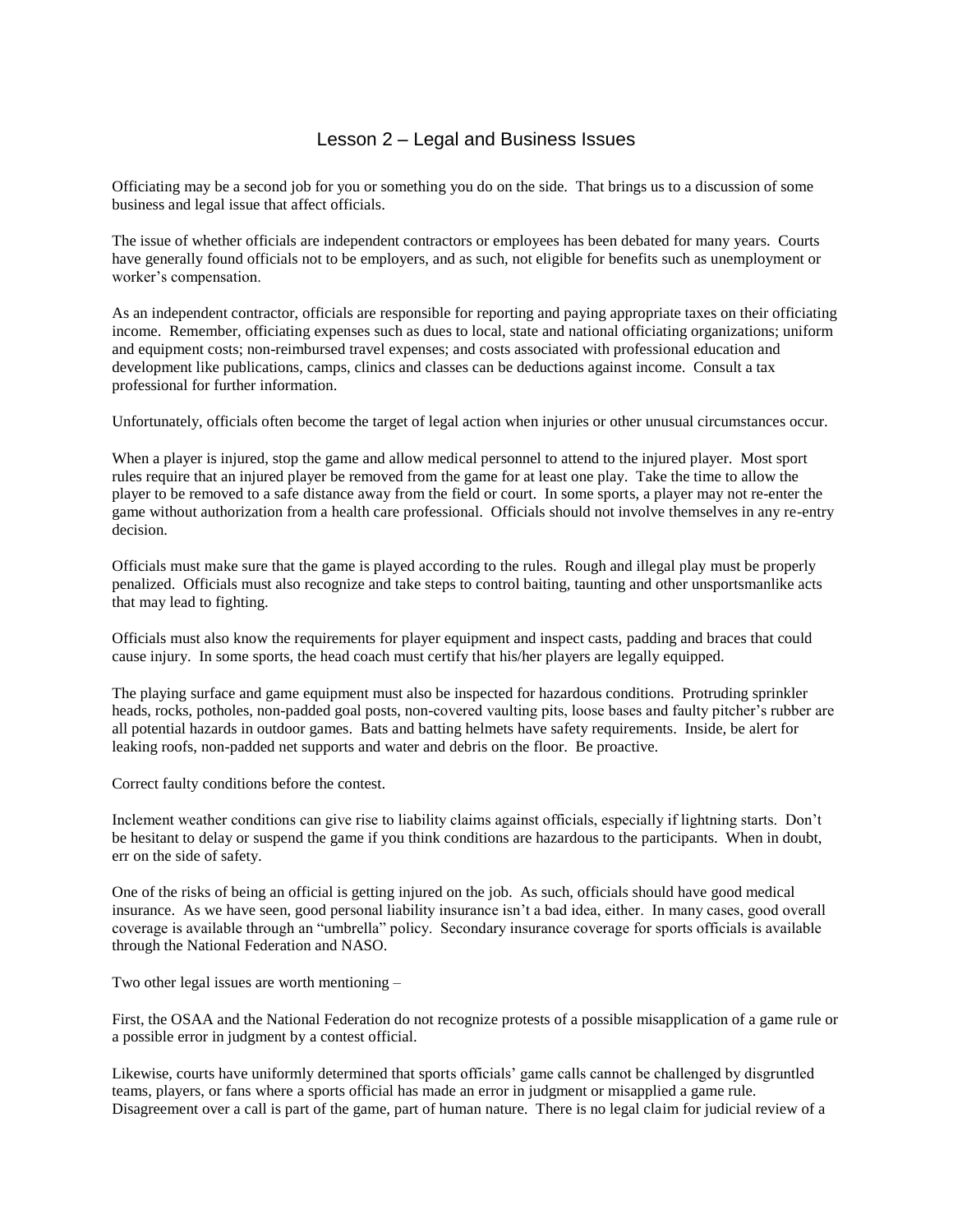sports official's honest judgmental error or misapplication of a rule during a game unless there is demonstrable bad faith or corruption (bribery).

Second, Oregon is one of several states that have enacted legislation making it a criminal offense to assault a sports official. While assaults on officials are rare, officials need to have a game plan in place in case they are assaulted or attacked. Here are some things to think about.

#### **IF YOU'RE ATTACKED** –

Do not look for trouble, but if you or your partner(s) are assaulted, get the police involved. You do a disservice to the officiating avocation by failing to hold people responsible for their conduct/behavior.

#### **RECOMMENDED PROPER PROCEDURES** –

- **Don't strike back physically at the person who assaulted you.** By fighting back physically, you may place yourself in a no-win situation and compromise any case against your attacker.
- **As soon as possible, obtain the names, addresses and phone numbers of witnesses and write down a complete version of what occurred and how you were injured.** This information may be critical to you and your attorney.
- **Get appropriate medical attention if necessary.** Medical records are also good documentation of any injury.
- **Determine if a videotape of the game and incident has been made.** Visual evidence can be of great value to you and your attorney.
- **Discuss the incident only with those who "need to know"**. Often what we say is misunderstood or misinterpreted, which could return to haunt you.
- **Contact your assigning authority.** Your commissioner will help with future contacts with schools, coaches, athletic directors, etc.
- **Consult legal counsel.** Discuss whether you have any civil or criminal action against your attacker(s).

**REVIEW THE INCIDENT** – Following any contest in which you had an ejection or an ugly situation, take a look at yourself to see if there's anything you could have done better or different. Ask yourself if you did anything to create the incident including loosing your self-control. Some bad situations can't be prevented or avoided, but many can.

**THE NEXT CONTEST** – Learn from the incident, but also clear your head and be ready to officiate the next game. The biggest challenge may be seeing the offender again. **Deal with this and any new challenge professionally and be prepared to implement your personal plan of conflict management again if necessary.**

In the next lesson, we will talk about local officiating associations and how to get the most out of being a member. However, there are some business and legal issues regarding associations that are worth mentioning now.

Many local associations, especially the large ones, are incorporated as a non-profit corporation established for educational purposes. The most important reason for incorporation is to protect the individual member officials from potential liability. In other words, in case of a suit for contractual or injury claims, only the corporation could be held liable. Most likely, this would be the Commissioner and officers. In Oregon, part of your OAOA dues are used to provide Director's and Officer's insurance for all associations.

Local associations should also have operating rules set out in a Constitution and/or By-Laws. Behavioral expectations of members should be clearly defined so that members are aware of required and prohibited activities. In addition to listing the do's and don'ts, the by-laws should also include a procedure for handling violations. Possible sanctions should be outlined. Members are entitled to due-process provisions, including notice of the alleged violation, an opportunity to be heard, and a process to appeal an adverse decision.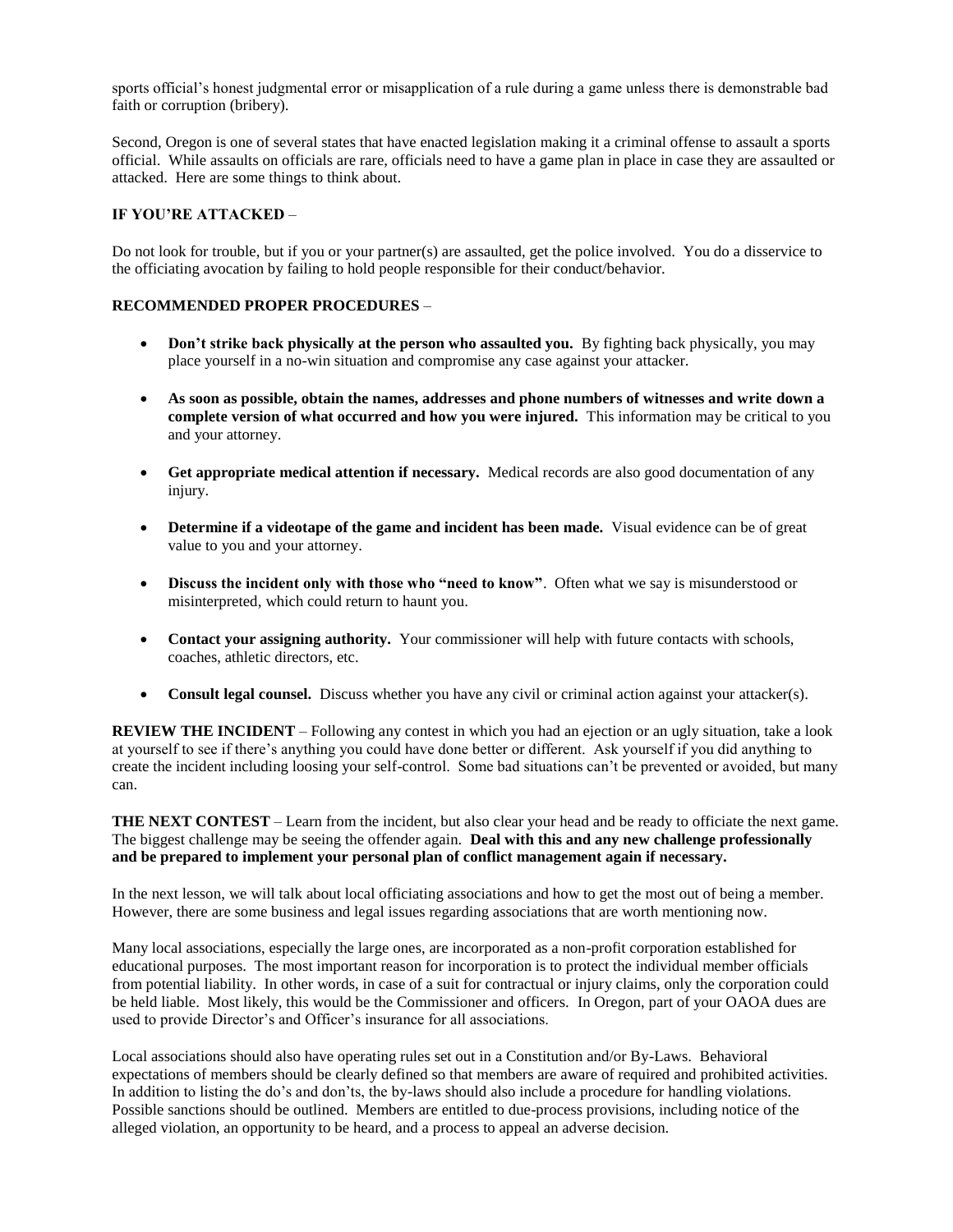# Lesson 3 – Roles, Responsibilities and Ethics

The role of an official is determined by many things. In fact, officials will often differ in how they view their role. Some may see themselves as the "police officer" or enforcer of the contest. Others may become officials just to help people play games and not want to interfere very much. Some officials look at themselves as game managers and contest facilitators. Whatever role you see yourself in as a sports official is up to you. There is no "correct" role.

Why do so many people become officials? Let's take a look at some possible reasons.

- Prolong their athletic involvement. Continue an association with a sport.
- Personal reasons. Give back to sports. Help athletes perform and aid in their development. Meet new people. Be positive role models for student athletes
- Provide an enjoyable physical activity.
- Extra money part-time career.

Officials have a responsibility to make sure the contest is played fairly. Other responsibilities include insuring the safety of players and promoting good sportsmanship.

Let's look at some of the ways officials can meet these responsibilities.

#### 1. **Insuring Player Safety**

- a. Inspecting Protective Equipment
- b. Officials must inspect player equipment to be sure it complies with the rules.
- c. The coach must verbally certify that his/her players are properly equipped.
- 2. **Inspecting Facilities** When officials discover potentially hazardous facilities, they should alert game management.

#### 3. **Regulating Game Conduct**

- a. It is up to the official to know the rules and enforce penalties when a player's behavior violates the rules.
- b. Officials must learn when to use warnings and when to penalize immediately.
- c. Always call things that deal with player safety and unsportsmanlike issues.
- 4. **Response to an Injury** When in doubt about an injured player, make decisions on the side of caution.
- 5. **Response to Crowd Situations** Alert game management. Do not deal with spectators.
- 6. **Encourage Fair Play**
	- a. The fundamental role of an official is to see that the contest is played in a fair manner. Officials must call the game in a consistent manner. This means calling the game the same way at the beginning as near the end. The rules have to be enforced the same way every time. Coaches also have a responsibility towards fair play. Coaches must teach skills that are legal and within the rules.
	- b. Officials should manage the game with the lightest touch necessary to provide equitable competition. Sometimes, overly technical officials prevent the game from flowing smoothly. We will talk more about this when we talk about officiating styles.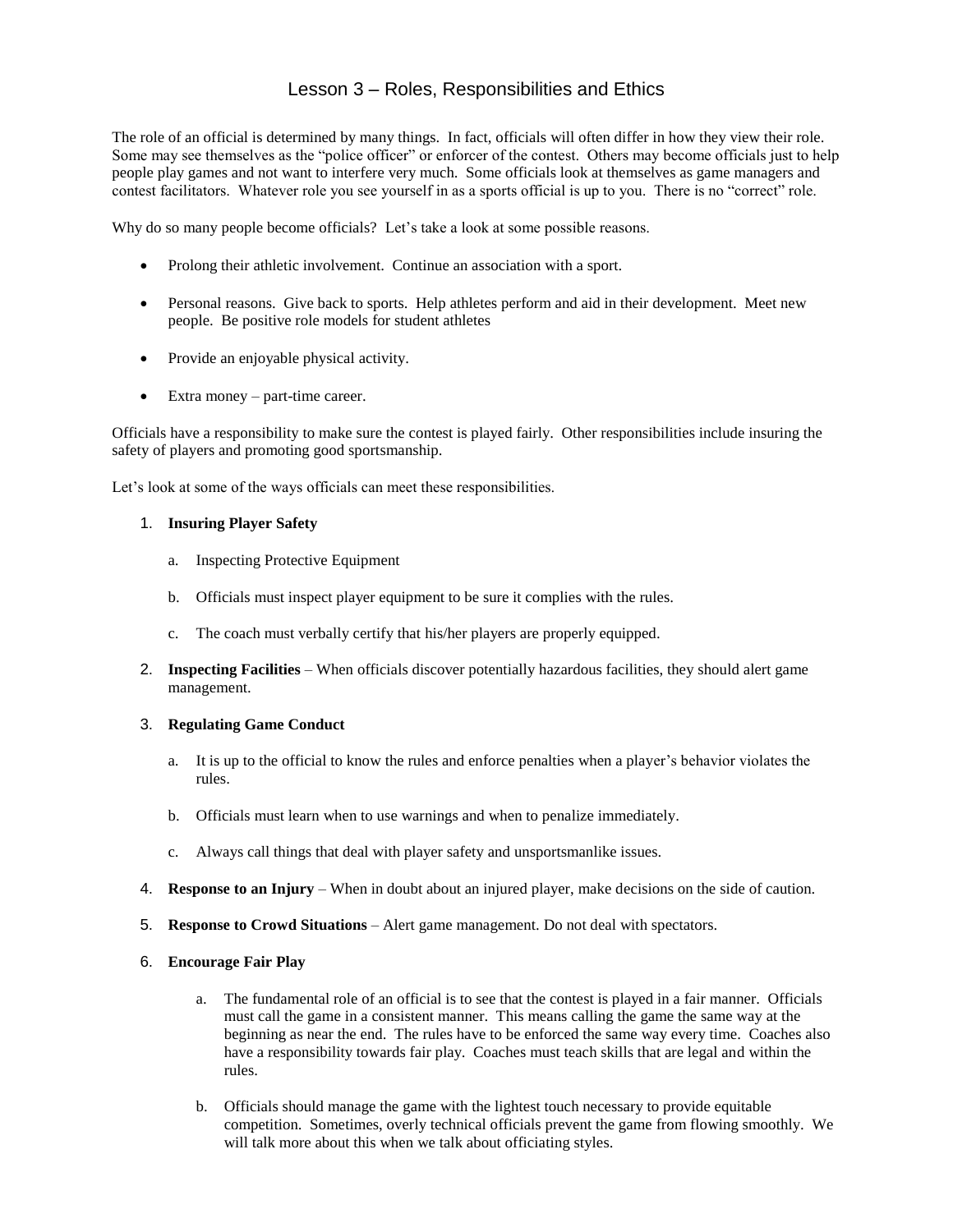7. **Promote Good Sportsmanship –** Officials can influence player behavior by acknowledging acts of good sportsmanship. Use positive words and phrases, not negative ones.

The behavior of a sports official must also be ethical. The NFHS has created an Officials Code of Ethics which is published in every rules book. Let's take a brief look at some of these standards, which I've paraphrased and simplified. We will go into more detail with some of them later in this program.

- 1. Officials shall master both the rules of the game and the mechanics necessary to enforce the rules and should exercise authority in an impartial, firm and controlled manner.
- 2. Officials need to know what they are doing when they step onto the field, court or floor. We need to know the rules and where to stand to make the best calls. Officials must be decisive and not inconsistent. Officials must be in control of their emotions.
- 3. Officials shall work with each other and their state associations in a constructive and cooperative manner.
- 4. Officials need to get along with and respect the people in their local association, their officiating partners and the folks at the state office. Everybody needs to work together to make things better. There is no justification to "bad mouth" anybody. Getting along makes your officiating experience more rewarding and enjoyable.
- 5. Officials shall uphold the honor and dignity of the profession.
- 6. Officiating is no longer a casual hobby. It's a profession. Officials have a vast amount of "final" power. Officials need to behave in a professional manner at all times.
- 7. Officials shall prepare themselves physically and mentally, shall dress neatly and carry themselves in a manner consistent with the high standards of the profession.
- 8. Officiating is a physical activity. Officials need to be in good shape. Officials need to focus on the job at hand and leave other problems behind for a few hours. Officials need to look good. Your uniform and how you wear it says a lot about your commitment to officiating. Remember…."you never get a second chance to make a first impression."
- 9. Officials shall be professional in the fulfillment of all contractual obligations.
- 10. It's a cardinal sin to be late to a game. Leave plenty of time for heavy traffic, etc. If you accept a game assignment, be there. Contact your assigner or one of your partners if problems arise. Don't turn back one assignment for a better offer – this will be discussed again later!
- 11. Officials shall remember that their conduct influences the respect that others have for the profession
- 12. Do not do anything that diminishes the respect people have for officials. Don't say or do anything stupid. Do not draw attention to yourself. Be professional. The game is not about you. Sometimes that's hard for an official to accept, because it's human nature to want to be recognized for the job you do, but in officiating, it's best not to be noticed.

#### 8. **Conflict of Interest**

Sports officials must also be alert to potential conflicts of interest. In the perfect world, officials would be strangers to coaches and schools, but in the real world, that's not going to happen as officials often come from a town or city or the surrounding area of a given school.

Officials truly believe that they can administer any game or contest and make objective decisions without any hint of bias or favoritism. It's the perception of bias and favoritism that makes things difficult when officials do not recognize potential conflicts of interest.

Officials should not work games for a school he/she has attended. Also, a conflict arises where a child or spouse attends or works at a particular school. Another conflict occurs when a coach is a personal friend or a fellow official in another sport. Or your daughter is dating the star quarterback at a neighboring school…..or your business provides goods or services to a school…..the possibilities are endless!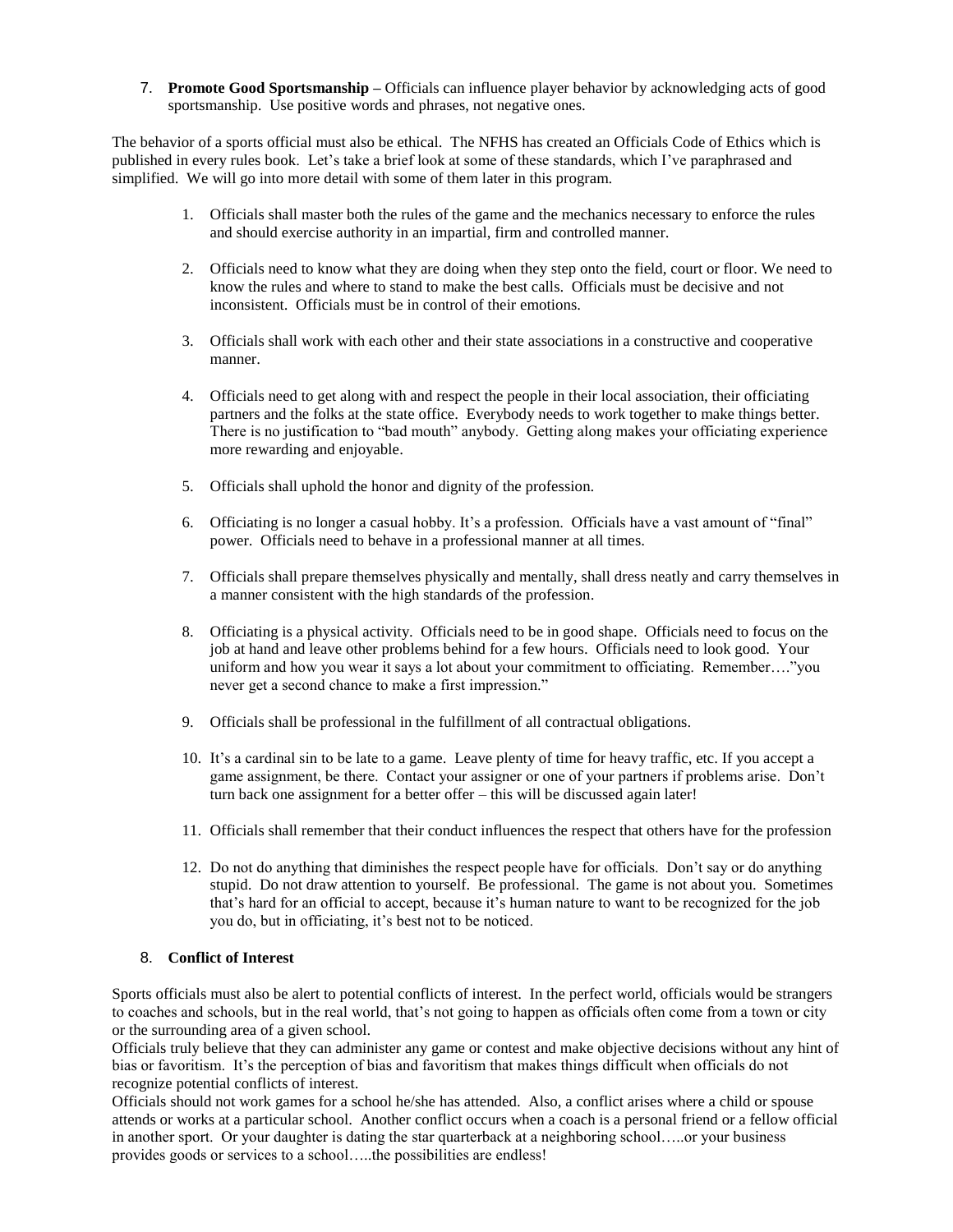Officials are ethically bound to report any conflict of interest, no matter how remote, to their assignor. Assignors appreciate knowing this in advance of making out schedules, but should a conflict of interest develop as the season progresses, officials must request a change in assignment.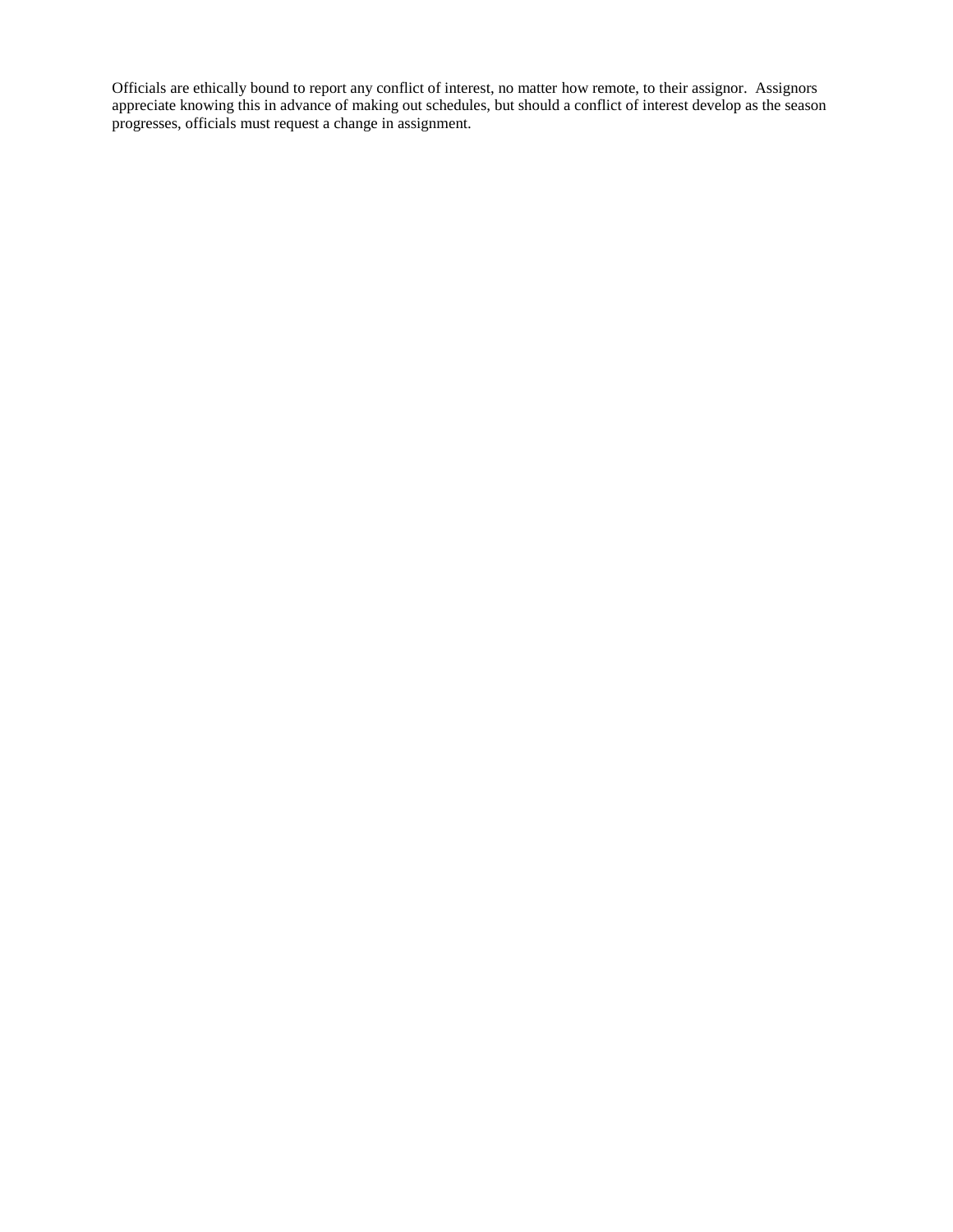# Lesson 4 – Goal Setting

As you decide if you want to be a sports official, ask yourself a few questions, such as –

- Do I have the personality to become a good official?
- What skills do I have?
- Am I willing to commit the time, energy and money that are necessary?
- Am I willing to learn?
- What do I want to accomplish as an official?
- We will talk more about some of these issues as we go through this course.

In order to be successful at anything, you must have some goals. Setting goals helps to motivate and improve performance. If you set an important goal for yourself, you will generally work hard to achieve that goal. Without goals, many people just drift through life, some bump into success along the way, others don't.

Goals help focus on what is important. Setting goals is setting standards for what you'd like to do. Sometimes, people set goals that are hard or impossible to achieve, by –

- Not having  $\text{goal}(s)$  that are measurable.
- Setting goals that conflict with one another, or your style or personality.
- Not taking ownership of your goal.
- Setting too many goals.
- Being afraid to try something new, fear of failure.
- Setting goals that YOU aren't willing to work at goals that are set to please someone else.
- Setting unrealistic goals.

Start with small steps.

You cannot achieve goals that are inconsistent with your self-image.

You need to see yourself as someone who can achieve your goals.

When it comes to setting goals, you should consider YOUR needs as high priority.

Identifying your needs and wants also means clarifying your personal values. If your goals are not in line with your values, you will be less likely to achieve them.

In order to establish goals, you must first determine what you want to achieve. Ask yourself some questions about your attitudes towards officiating, such as –

- What are my strengths as an official?
- What are my weaknesses as an official?
- What parts of officiating are most enjoyable to me?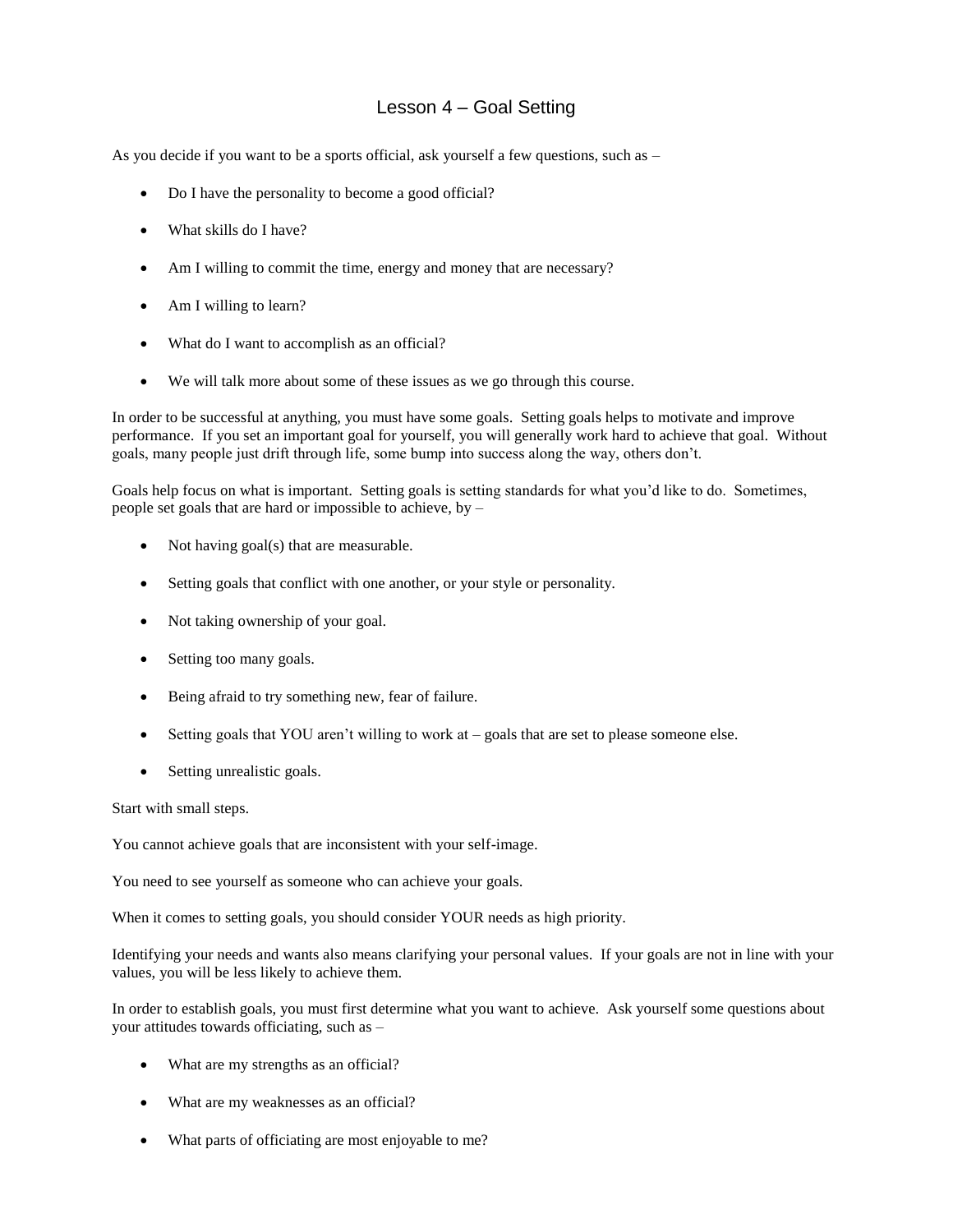• Am I able to communicate well with players, coaches and other officials?

The answers to these and other questions will help clarify what you want to accomplish and start you on the path to setting goals.

- 1. Establish Goals short-range, intermediate, and long-range goals. Short term goals give an indication of progress towards long term goals. Short term goals give immediate feedback.
- 2. Make your Goals Specific Be specific when you write down your goals. Writing down your goals will increase your commitment to them. Keep track of your progress in your officiating notebook.
- 3. State your Goals in Positive Terms Goals usually are challenging and difficult, and that's why they need to be stated in positive terms. Identify the things you would like to do, not what you don't want to do. Don't call attention to behaviors you are trying to reduce or eliminate.
- 4. Make your Goals Obtainable Sometimes people sabotage themselves by setting goals that they cannot achieve. Sometimes circumstances surrounding you change, and that affects your ability to achieve your goal. The more difficult the goal, the better the motivation and performance, as long as the person is capable of achieving the goal. Don't try to be a perfectionist and set unrealistic goals.
- 5. Make your Goals Measurable You make a goal measurable by setting objectives. Objectives are strategies to help you reach your goals.
- 6. Have a Feedback Mechanism in Place Do self-assessment periodically. Keep an officiating diary successes as well as areas in need of improvement. We will talk more about feedback and self-evaluation later on.
- 7. Know What You Need to Achieve Your Goal Determine the resources you need to achieve your goal. Some goals, camps, clinics, require time and money.
- 8. Be Flexible If you do not achieve your intended goal within a reasonable time, you should consider modifying or changing your goal.
- 9. Enjoy Meeting Your Goals By taking time to pat yourself on the back as you work toward your goal, you make attaining your goal not only more enjoyable, but also more likely. Reward yourself for a job well done.
- 10. The Sweet Taste of Success The harder you work toward a goal, the sweeter the taste of success. Remember that the road to success always has some pain or disappointments along the way.

One other thing – you will find other young officials in the same boat as yourself. Develop a network to share frustrations and experiences. Gain good pointers from each other.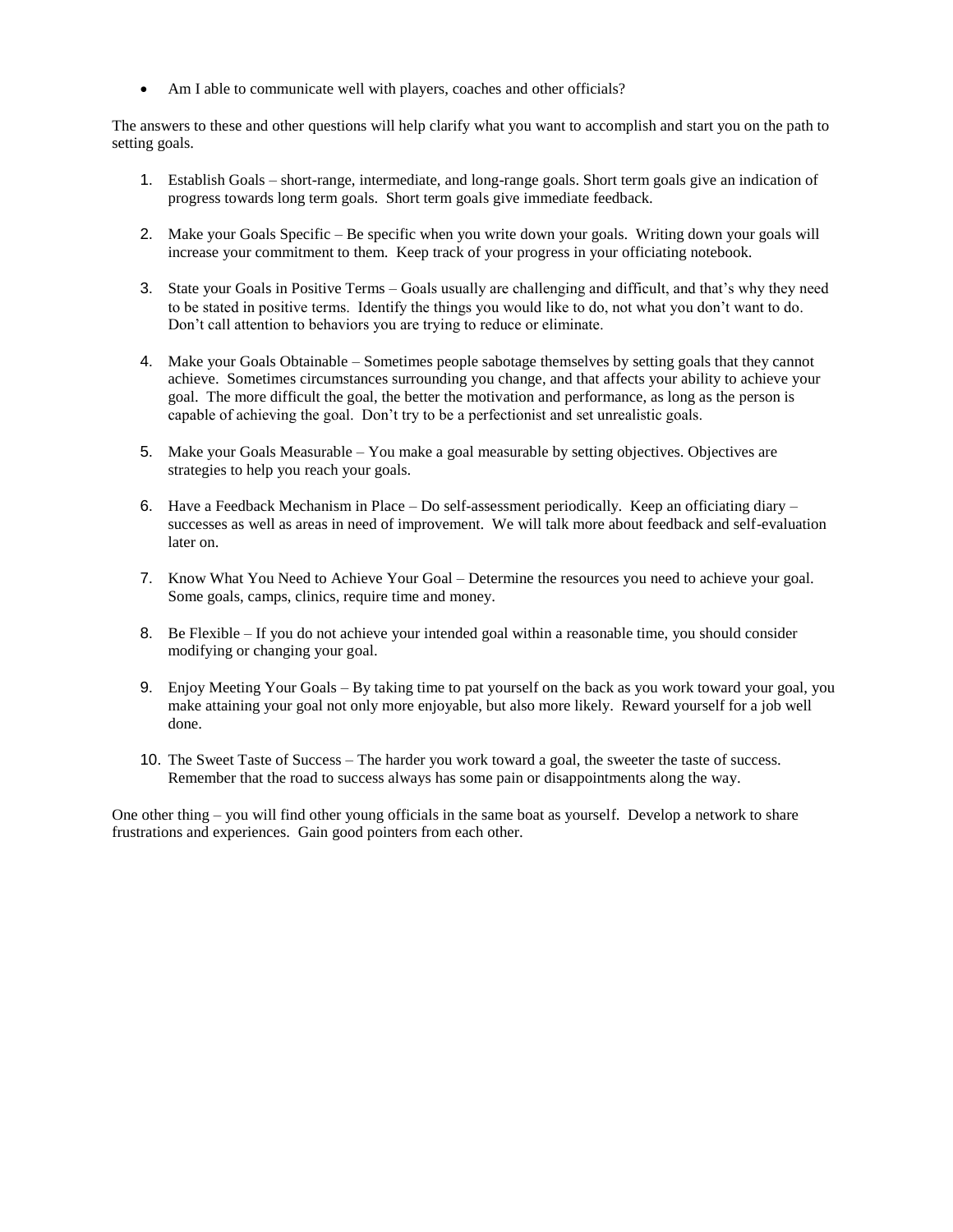# Lesson 5 – Officiating Styles

As we have learned, officials may view their role differently. Likewise, there are different styles of officiating. We will look at several styles, keeping in mind that there is no "right" style and that successful officials are flexible in adapting their style to specific game situations.

1. The Law and Order Approach

These officials know the rules book inside and out. They can quote chapter and verse. They score in the high 90's on tests. Everything is either black or white – there are no grey areas. They can always find a rule reference to apply to any situation.

Unfortunately, with this style, there is not much room for common sense. The rules cannot cover all situations. There has to be some flexibility to allow for human nature. Overly technical officials prevent the contest from flowing smoothly. Overly technical officials cause conflict and controversy. A strict interpretation of the rules may not be the fairest way to judge the action.

2. The "Less Involved the Better" Official

Some officials just like to let the players play the game and not interfere very much. That's OK if both teams are playing well, neither is gaining an unfair advantage, and no one is complaining.

The problem lies when the game heats up and critical judgment is necessary. This official may not be able to make crucial, game-deciding calls. This official may not have a thorough knowledge of the rules. This official may lack the hustle and the mechanics knowledge to get in a good position to make a critical call.

Some officials don't get involved because they just don't want to be bothered.

3. Common Sense Officiating

The successful officials are the ones that use good judgment and apply common sense to their knowledge of the rules and mechanics. These officials –

- Know the meaning of preventive officiating.
- Go beyond the printed rules to learn the spirit and intent of the rules.
- Know what to call and when to call it.
- Know that sometimes the best call is a "no-call."

The context of the contest determines what style is best. For example –

- Is the game a big rivalry? Perhaps two cross-town schools.
- Is there bad blood between the teams? Were there incidents in last year's game? Or in last night's JV game? Not knowing some of these dynamics can set the officials up for a long night. In these situations, officials may have to adopt more of the "law and order" approach and call the game by the book to establish game control.
- The skill level of the players is not very good. When play is sloppy, officials have to officiate according to the skill level of the players. Officials may have to overlook technical violations and make allowances for the lack of ability. Officials have to officiate a game the way the game is being played.

An official's style is also enhanced by his/her mannerisms – signals, body language, how you wear the uniform, how you communicate, etc. All of these help determine your style at any particular point in the game. Let's look at some of these areas.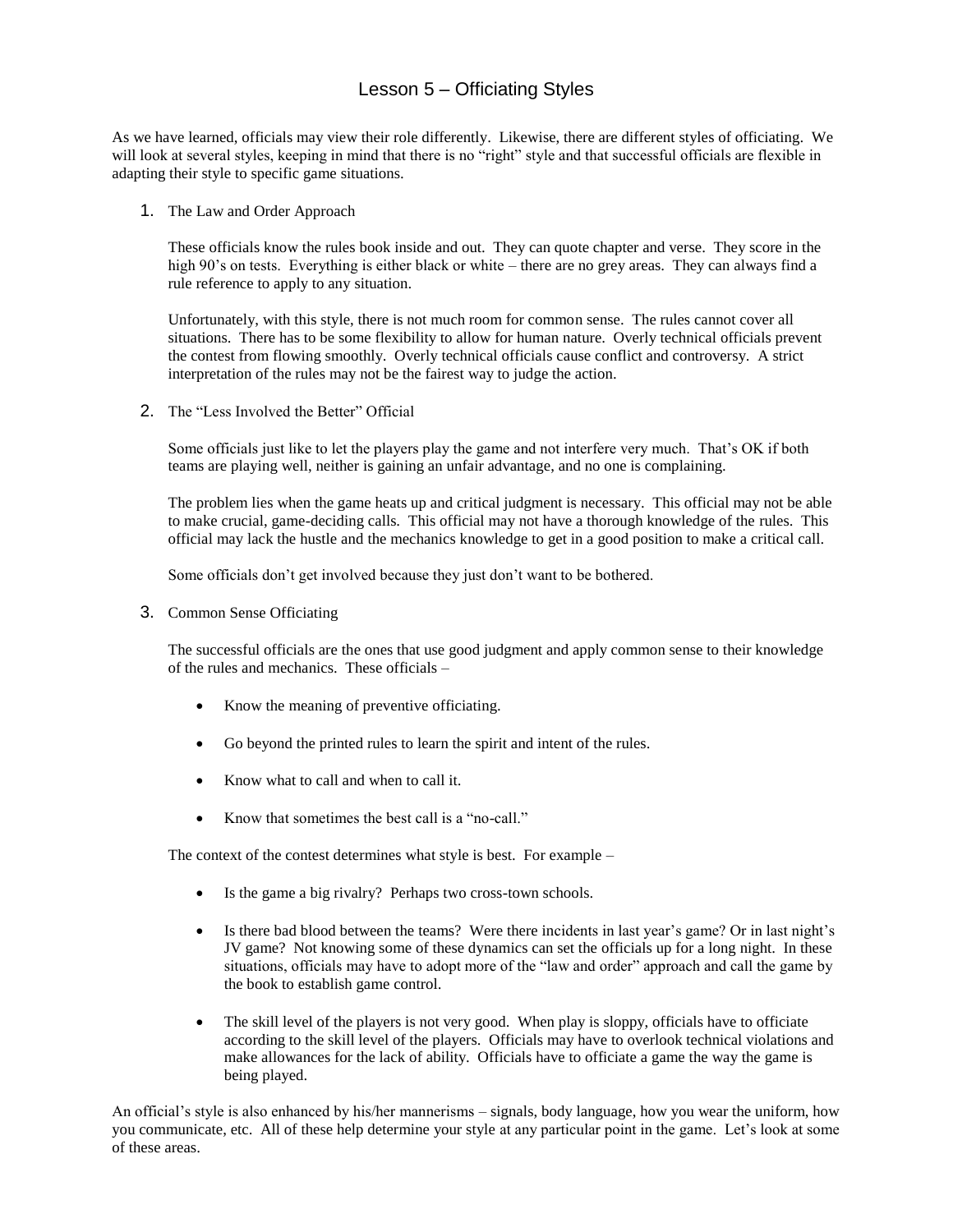- 1. Signals Use only signals approved for the level of the game you are working. Don't use college or pro signals in a high school game. Know when to "sell" a call. Don't "showboat" while signaling. Avoid being stiff, mechanical or overly demonstrative. Practice signals in front of a mirror.
- 2. Body Language Body language can also be the way you wear the uniform. If you look professional, that sends a positive message about your commitment to that contest. A professional appearance can also reduce controversy. So maintain an upright posture, head erect. Shine your shoes, buy new uniform parts (shirt, pants, etc) if necessary, get a haircut. Look confident.
- 3. Communication We will talk later about communication skills, but suffice to say, a good official has many verbal and non-verbal skills at his disposal – different skills for different styles!!!

So far, we've talked about some officiating roles, responsibilities and styles. Before we get real specific and learn about how to communicate and make good decisions, let's summarize what it takes to become a good official.

- 1. Know The Rules There is no excuse for not knowing the rules. Rules knowledge comes from study and experience. With experience, some calls and decisions will become second nature. Being able to apply the rules during the game is another necessary skill. By seeing situations over and over, you will recognize when they occur during a game and will have the confidence to make the correct call. Remember, if you don't make your calls with confidence, coaches and players will assume you don't know the rules and you will lose their respect.
- 2. Know The Vocabulary Each sport has its' own words, its' own slang or lingo. Knowing the vocabulary of your sport makes it easier to communicate with other officials, players and coaches.
- 3. Know The Mechanics Mechanics are knowing where to position yourself to make the best calls. If you are in the right position to make the call, the less likely coaches are to question your judgment. Look at film and continuously work to get in the right position.
- 4. Make Your Calls With Confidence Be decisive. That doesn't mean making fast calls. Position yourself so you can see the action, watch the whole play, decide if there is a foul or violation, and then make the call. Try not to make a call while you're in motion.

Indecision is often the result of a lack of confidence. Being assertive, or "selling" your call helps get your call accepted. One of your greatest assets is your voice. We will talk more about that later!!

Know, realize and accept that you are going to make mistakes. That's part of the learning process. When you do make a mistake, shake it off, keep your head in the game and continue to officiate.

- 5. Focus On The Game Tune out the fans. Unfortunately, your officiating uniform comes with a bulls-eye. You become the target of heckling and insults. Don't take it personal. When emotions get hot and heavy, you must stay calm and in control. Leave crowd control issue to game management personnel.
- 6. Remain Invisible Easier said than done! Remember the bulls-eye on your uniform! Don't draw attention to yourself by excessive gestures or "showboating." The game is about the players, not the officials. Remember, you are there to manage and facilitate the contest.
- 7. Keep In Control We will talk more about this one later, but good officials stay in control of themselves when the going gets tough. Be alert and recognize potential trouble. Use preventative officiating when possible. If that doesn't work, maintain control by making good, decisive calls in a professional manner. Don't get caught up in the emotions of the game.
- 8. Stay In Shape and Hustle To keep up with the players, you have to be in top physical shape. You must have the energy to get into the proper place to make good call…at the beginning of the game, and at the end. Maintain your conditioning throughout the season.

There is no excuse for not hustling. We've already talked about the advantage of being in the right position to make the best calls. Move briskly. Watch your body language; more on this one later.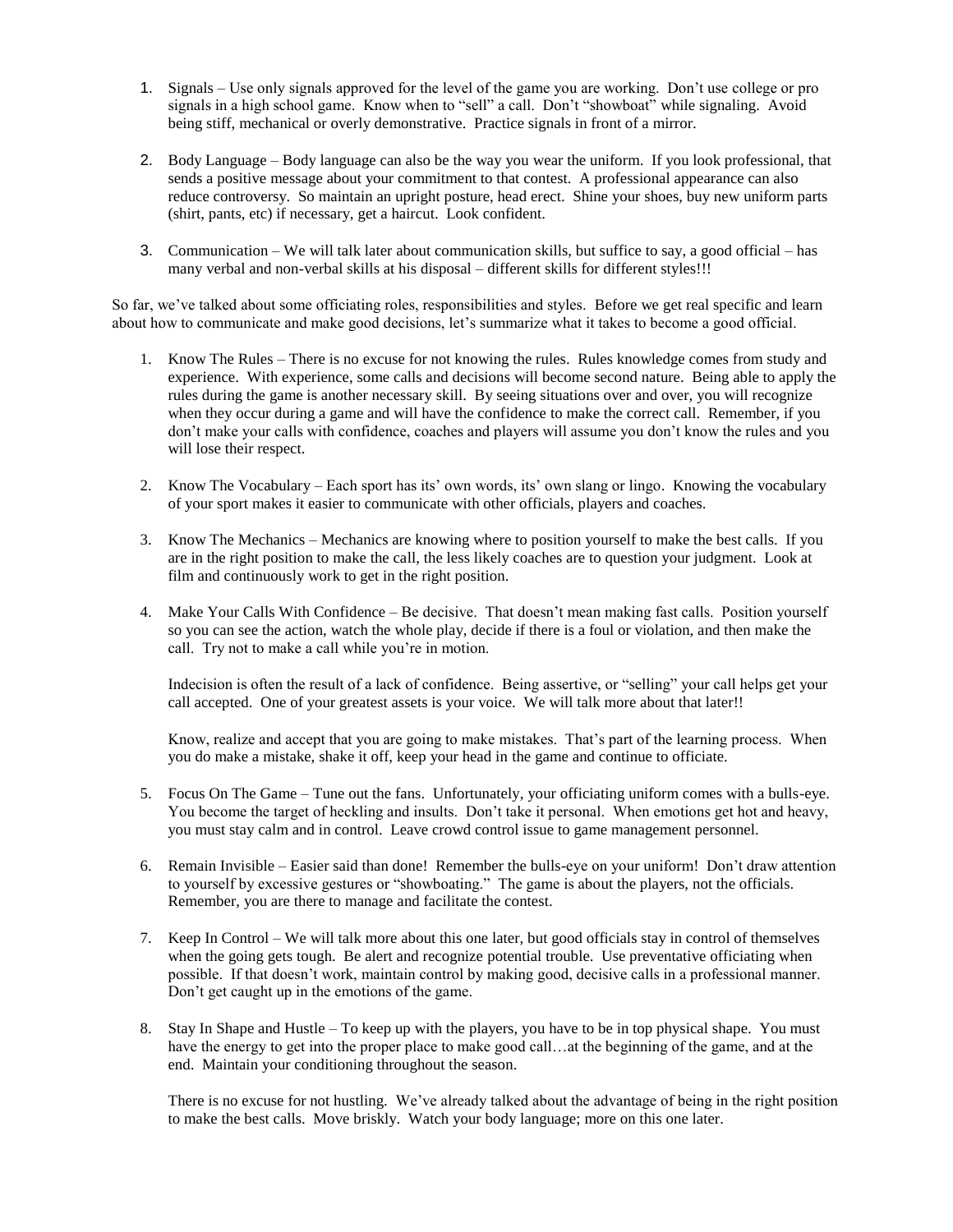- 9. Be A Good Partner Remember, you are part of a team, a crew. Support your fellow officials and don't badmouth them behind their backs. Accept responsibility and don't shift blame to another crew member when things go wrong. A good pre-game conference will make sure everyone knows their positions and duties. Communicate with each other and stick together throughout the contest.
- 10. Have Passion You must have a passion for officiating. Without one, why put up with all the abuse, the low pay, the time it takes away from family, etc? You are more likely to succeed when you bring energy and enthusiasm to your officiating. Remember, the more you give, the more you're likely to get back in return.

Developing your officiating style also means taking a look at some characteristics that are common to all good officials.

- 11. Consistency Players and coaches expect officials to be consistent. Decisions should be the same for both teams. Being consistent is more important than being good. When officials are not consistent, players are always guessing what is allowed, what will be called, and what will not. Coaches will become frustrated with inconsistent officiating. Inconsistent officiating creates a perception that officials will try to "even up" calls – in effect punishing a team or a player for previous bad calls. To achieve consistency, officials must apply the same rule interpretation across the board.
- 12. Rapport Successful officials develop a good rapport with players, coaches and their officiating partners. A big key in establishing a good rapport is effective communication. We will talk more about communication skills later. Officials should be approachable and willing to listen, but not be overly friendly. Maintain your image of neutrality.
- 13. Decisiveness Being decisive gives the impression of being absolutely certain of your call. Hesitation will bring on question and controversy and give an impression of uncertainty. Do take the time to process what you have seen; don't make a call without evaluating all of the available information.
- 14. Poise An official must remain calm and poised, regardless of the action of the contest. You may not be able to control the emotions of others, but you must be in control of your own emotions. Officials need to be relaxed, yet focused on the task at hand. Don't try to please everyone. Don't put undue pressure on yourself to make all the "right" calls. Accept that you are human and will make mistakes.
- 15. Integrity Officials must call the game in an unbiased, honest manner. Officials must also maintain their integrity off the field. Don't air personal feelings about teams, players, coaches, schools and your officiating partners.
- 16. Judgment In order to exercise good judgment, officials must know the rules of their sport. Judgment is gained through experience. Good judgment comes from being totally focused on the contest and being able to block out distractions around you….crowd noise, etc. Don't go in the tank if you think you've missed a call. Keep on officiating, otherwise, you'll loose focus and may have a hard time getting your head back in the game.
- 17. Confidence Good officials have confidence in themselves and their abilities. Confidence comes from experience. All officials have bad games…for lots of reasons. Bad games can shake one's confidence, but you have to get back in the saddle and keep on riding!
- 18. Enjoy In order to be a successful official, you must enjoy what you are doing. Sometimes it's tough to enjoy officiating when all you hear is abuse and feel your efforts aren't appreciated. When you stop enjoying calling games, you'll stop working hard. That's when complacency sets in and pretty soon, you're burnt out.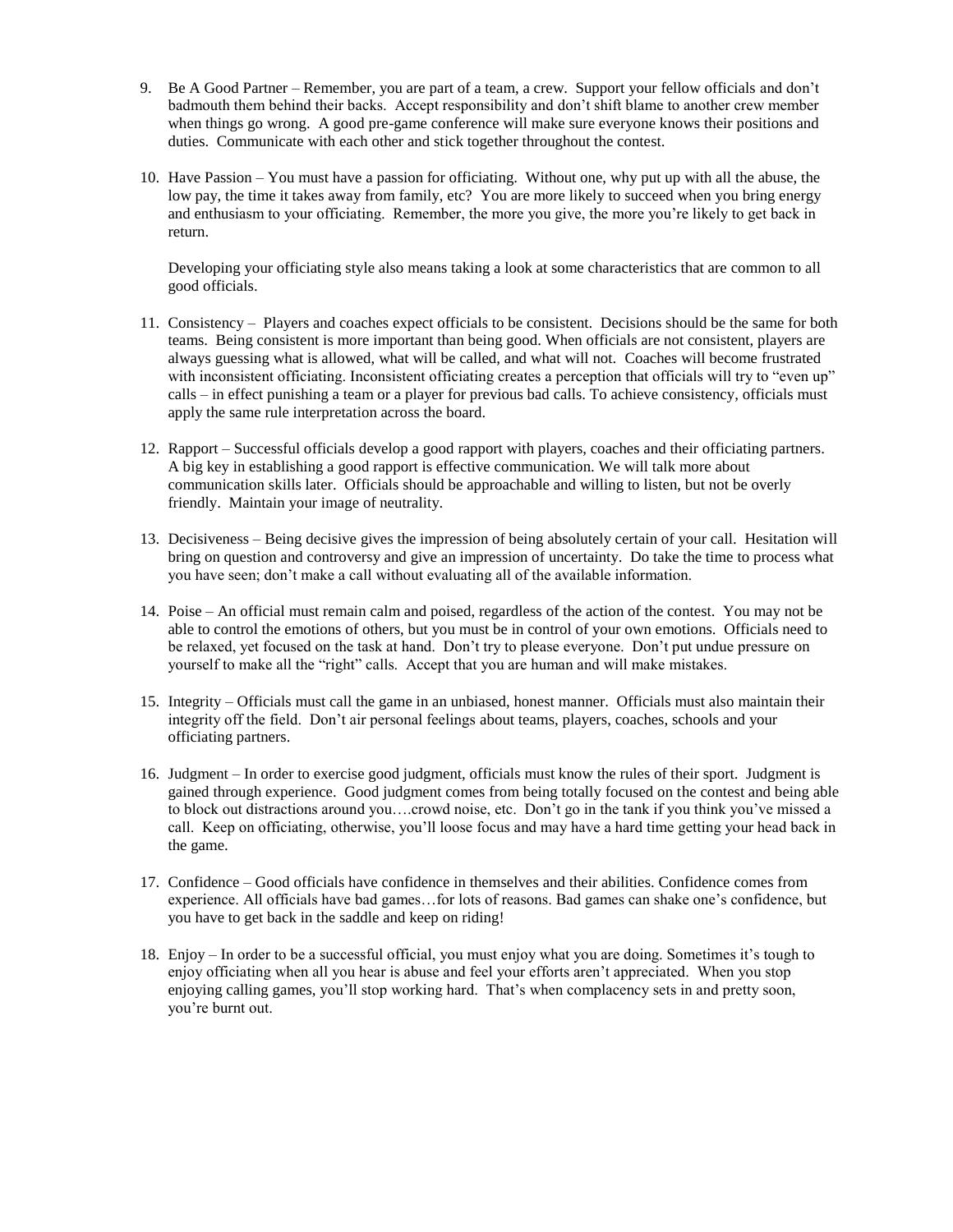# Lesson 6 – Communication Skills

Good officials are also effective communicators. The two most important steps in the process of effective communication are sending a message and receiving a message.

It is important that an official send the right message to coaches, players, and other officials. Your message can convey confidence, calmness and control – or a lack of any or all of these. Your message can be verbal or nonverbal. Body language – posture, gestures and the tone of your voice will combine to transmit either the right or wrong message.

Being able to effectively receive messages is also critical for officials. Officials need to be good listeners. Be prepared to focus on what people are telling you. Sometimes, coaches just want to vent. Appear to be receptive. It's easy to stop listening and begin preparing your response, but you need to hear the whole problem or concern. Empathize with the other point of view. Listen to learn.

Many of us believe that most communication is verbal – speaking and listening. However, most communication between people is non-verbal. Think about that! Let's look at some types of non-verbal communication.

Body Language - Body language is your physical appearance, posture, gestures and facial expressions.

- Physical Appearance How you wear the uniform, weight, grooming. A good physical appearance will project an image of control, credibility and authority and will reflect your commitment to the contest. One thing about putting on your uniform, expect to take a little criticism. It's part of the game. Accept that fans delight in getting on the officials. Don't take it personally. Withhold the temptation to respond with a smart-ass remark, non-verbal gesture or facial expression. Sometimes the best communication is no communication. Ignore the fans unless they interrupt the game or prevent you from doing your job.
- Posture Good posture signifies confidence, enthusiasm and self-assurance. A slumped or slouched posture shows a lack of concern. Good posture reflects your personality and your professionalism.
- Gestures Your officiating signals are a form of communication. Practice making good, approved signals. Don't draw unnecessary attention to yourself by "showboating." Pointing you finger at someone conveys a message of aggression. Hands on the hips shows that you are bored.
- Facial Expressions "If looks could kill" says a lot. Keep your expressions neutral, business-like, and professional.
- Personal Space Respect personal space. Don't invite confrontation through unnecessary proximity or prolonged eye contact.
- Tone, Pitch and Inflection How you say it! The tone and pitch of your voice sends a message. A loud voice conveys confidence and enthusiasm, whereas a soft voice indicates compassion and understanding. Lowering your voice and speaking slower will help lessen conflict. Don't shout. You can be firm with a normal relaxed voice. Shouting indicates a loss of control. Don't threaten a player or coach. This will only put them on the defensive. If a situation is serious enough to warrant a threat, then penalize according to the rules. There can be subtle threats, but you have to use the right words. You might want to record and listen to your voice and think about how to become a better communicator.

Let's talk about communicating with your officiating partner or crew members.

In order to work together as a cohesive unit, members of an officiating crew must effectively communicate with each other. If you are to respect, trust, accept and encourage each other, you must function effectively as a unit while tending to your individual officiating responsibilities.

Time spent together doesn't always guarantee good communication. Get to know your other officials. Make an effort to get along. Take responsibility for your own actions; don't blame your partners for your mistakes. Encourage each other; be honest when giving feedback. Share your strengths and experiences. Ask for help or advice.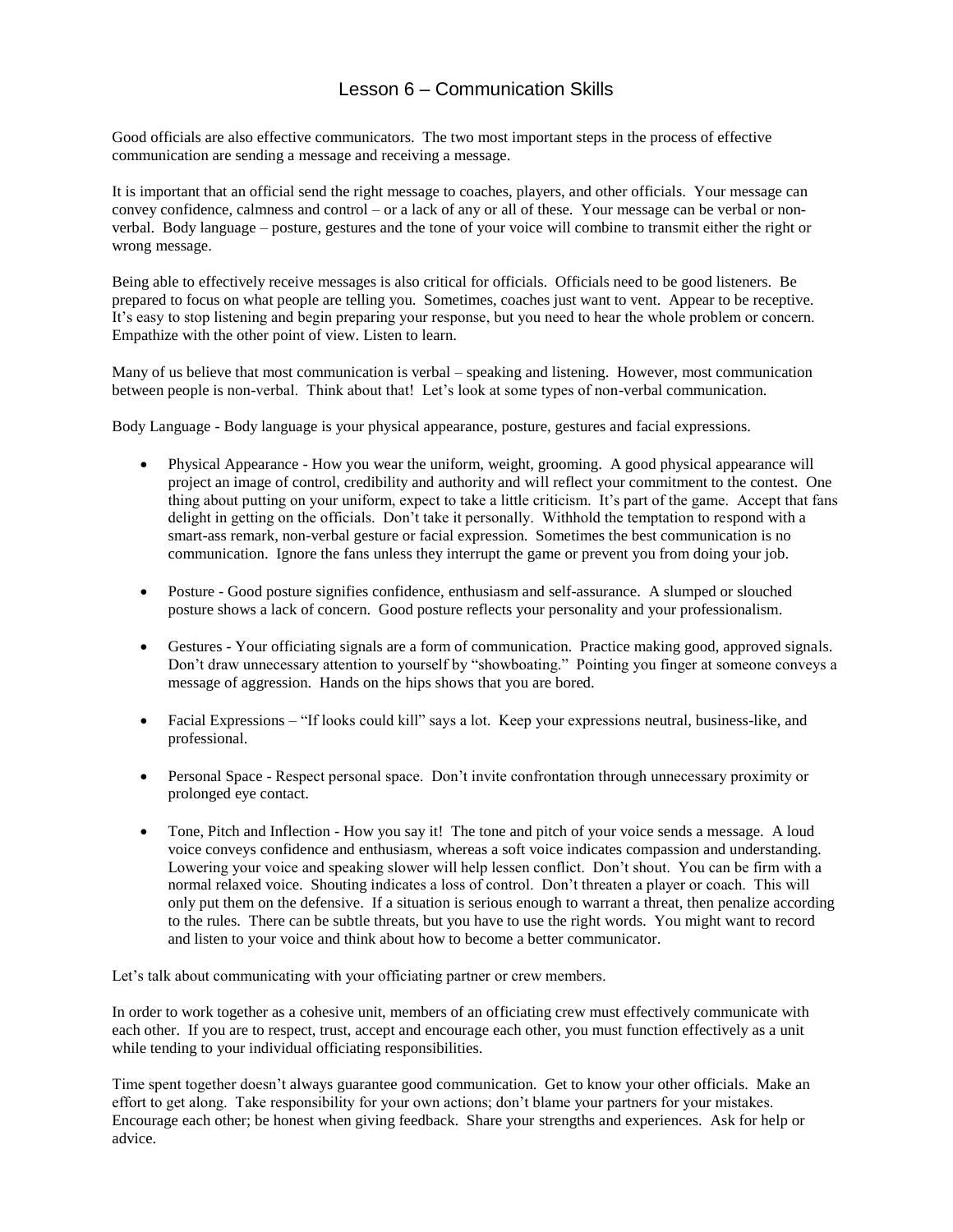As we've learned, consistency is one of the keys to effective officiating. It takes teamwork to achieve consistency. Building teamwork starts with a good pre-game conference. Sometimes officials have specific responsibilities to cover and make calls in a particular area. In these cases, they may have to confine themselves to these duties. In other sports, once your job is done, you may be able to assist other officials as necessary. In baseball and softball, for example, the plate umpire will often ask for assistance from a base umpire.

Other issues involving the need to effectively communicate may center around working with a partner of another gender, a veteran official working with a less experienced official.

Remember, personalities must mesh, officiating styles must be complementary and partners must be sensitive to each other's needs.

Effective communication should continue after the game. Don't be in a hurry to shower and leave the game site. A good post-game conference with your partner or fellow crew members will consist of compliments and constructive criticism. Sometimes a game observer or an evaluator will participate in or lead the post-game conference. Ask for feedback. Examine your own performance. You may want to use the following self-evaluation checklists.

#### **SELF-EVALUATION – PART ONE**

- 1. Did I blow any calls?
- 2. Did I make the right calls for the wrong reasons?
- 3. Were there any times when it was fortunate that I didn't have to make a call?
- 4. Did I do everything I could to ensure a fair outcome to the game?
- 5. Did I make any calls that didn't reflect the way I experienced the play?
- 6. Did I fail to maintain proper game control at any time?
- 7. Did I ever feel vulnerable to outside influences?
- 8. Did I fail to seriously consider the nature of any criticism directed at my work?
- 9. Were there any situations where I avoided or usurped responsibility for a ruling at the expense of a partner?
- 10. Was there anything about my signals, gestures or style that evoked an unexpected or unwanted response?
- 11. Did I uphold, defend or rationalize any improper rulings?
- 12. Was there a particular aspect of my performance that could have an effect on my next game?

#### **SELF-EVALUATION – PART TWO**

#### Did I ??????

- 1. Arrive at the game site on time?
- 2. Dress smartly and look like an official?
- 3. Conduct or participate in a beneficial pre- game conference?
- 4. Look confident without appearing over-confident?
- 5. Give the proper signals in an appropriate manner?
- 6. Develop and maintain genuine teamwork with my partner(s)?
- 7. Maintain proper positioning?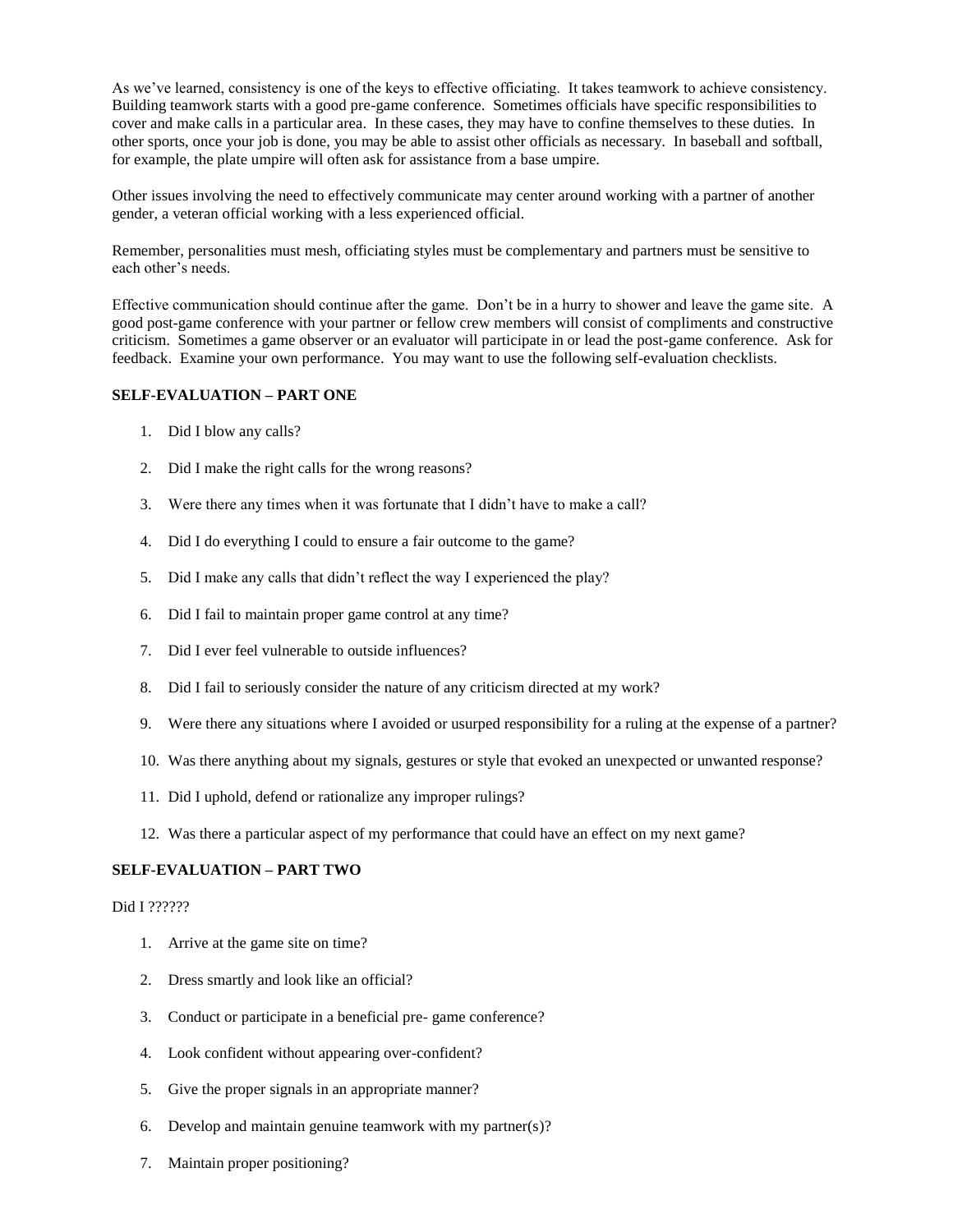- 8. React appropriately to insults or profanity directed at me or others?
- 9. Place my hands on a player's person for any reason?
- 10. Treat all participants with the appropriate amount of respect?
- 11. Make every effort to defuse potentially volatile situations?
- 12. Leave the field immediately after the contest in the company of my partner(s)?
- 13. Have a meaningful post-game conference?

Bottom line – if you don't communicate effectively, you'll miss out on an opportunity to improve your officiating performance with the help of other officials.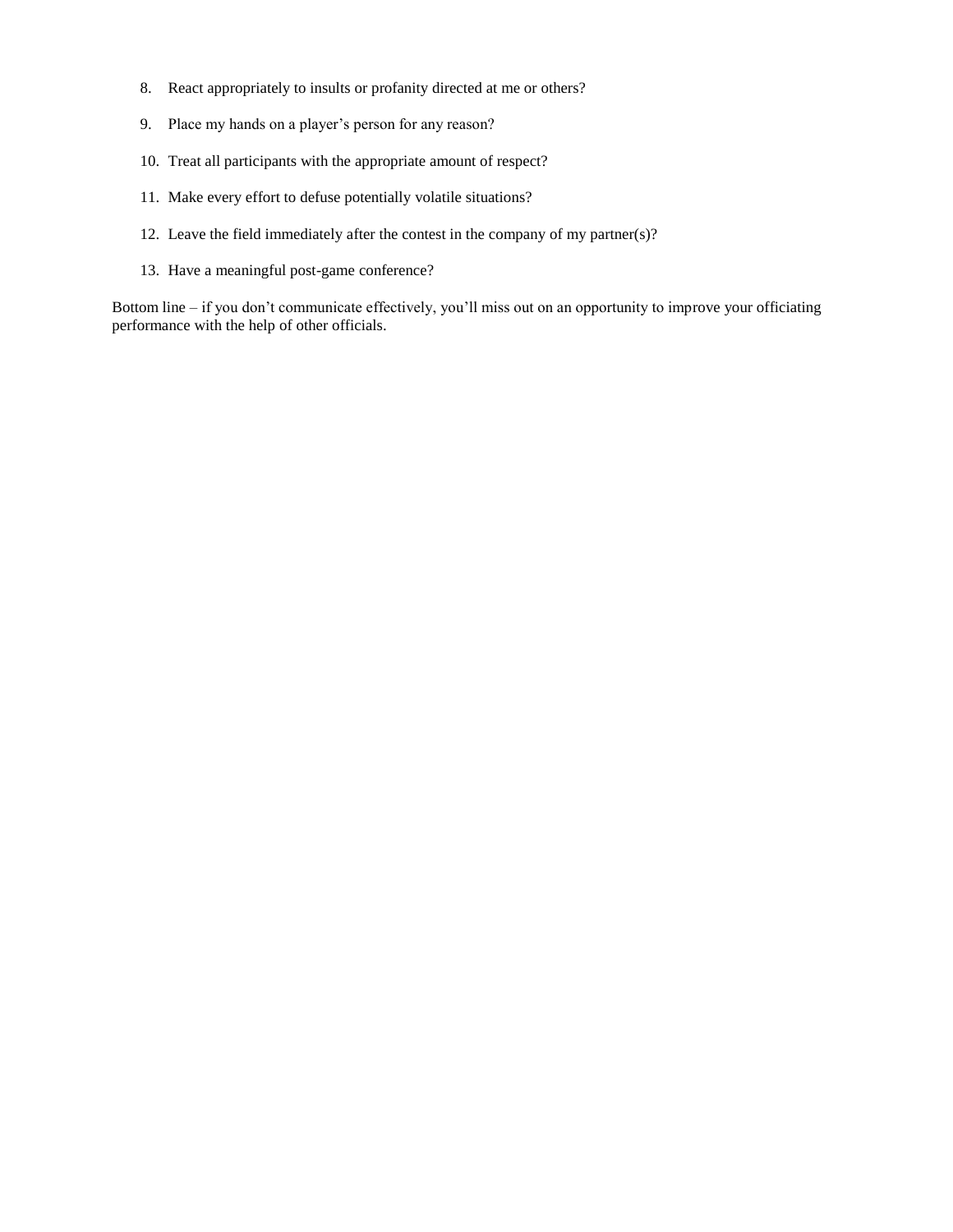# Lesson 7 – Building Confidence

Being confident is one of the most important attributes of a successful official. Having confidence is second only to knowing the rules and mechanics of your sport. Top performers display a strong belief in themselves and their abilities to meet any challenge of an athletic contest. Officials who lack confidence doubt whether they are good enough or have what it takes to make the tough calls. This self-doubt creates barriers to good officiating performance and success.

If we define self-confidence as the belief that you can successfully do what you want to do, then self-doubt is the belief in expected failure which leads to actual failure which leads to expectations of future failure.

Confidence is a skill that can be learned. You have to think that you are able to successfully do what you want to do. You have to believe that you will make the correct call. You have to get rid of negative thoughts. Talk to yourself in a positive manner. Don't let your confidence be shaken by criticism dished out by coaches and fans. That's a tough one!!!

Besides thinking confidently, you must act with confidence. Decisively selling a call that you're unsure of shows confidence and a sense of control. Your voice is also a measure of your confidence. We've already talked about good verbal communication skills.

There are several steps you can take to build confidence.

- Practice your skills and techniques. Example: football referee microphone announcements.
- Work lower level games to build confidence for varsity games.
- Attend camps and clinics. Another opportunity to hone your skills and get feedback. Usually led by veteran officials.
- Get as much experience as you can. Scrimmages, games the more plays you officiate, the more you'll learn what to see and call.

We've talked a little about what self-doubt and a lack of confidence can do. The other side of the coin is an official who is overconfident.

Officials who are overconfident think they are better than they really are. These officials believe that they do not have to prepare as much or put forth the same effort as others to get the job done. Quite often they can skate by without causing problems, especially if their partner is a take-charge official, or if they are absorbed and insulated by their fellow crew members. Unfortunately, this often causes the other officials to over-officiate to compensate for the weaker crewmate.

To summarize, confidence involves the way you feel, think and act. Sometimes you will doubt yourself, especially after a tough game. However, you must always believe in your mental and physical abilities and in yourself to be a good official.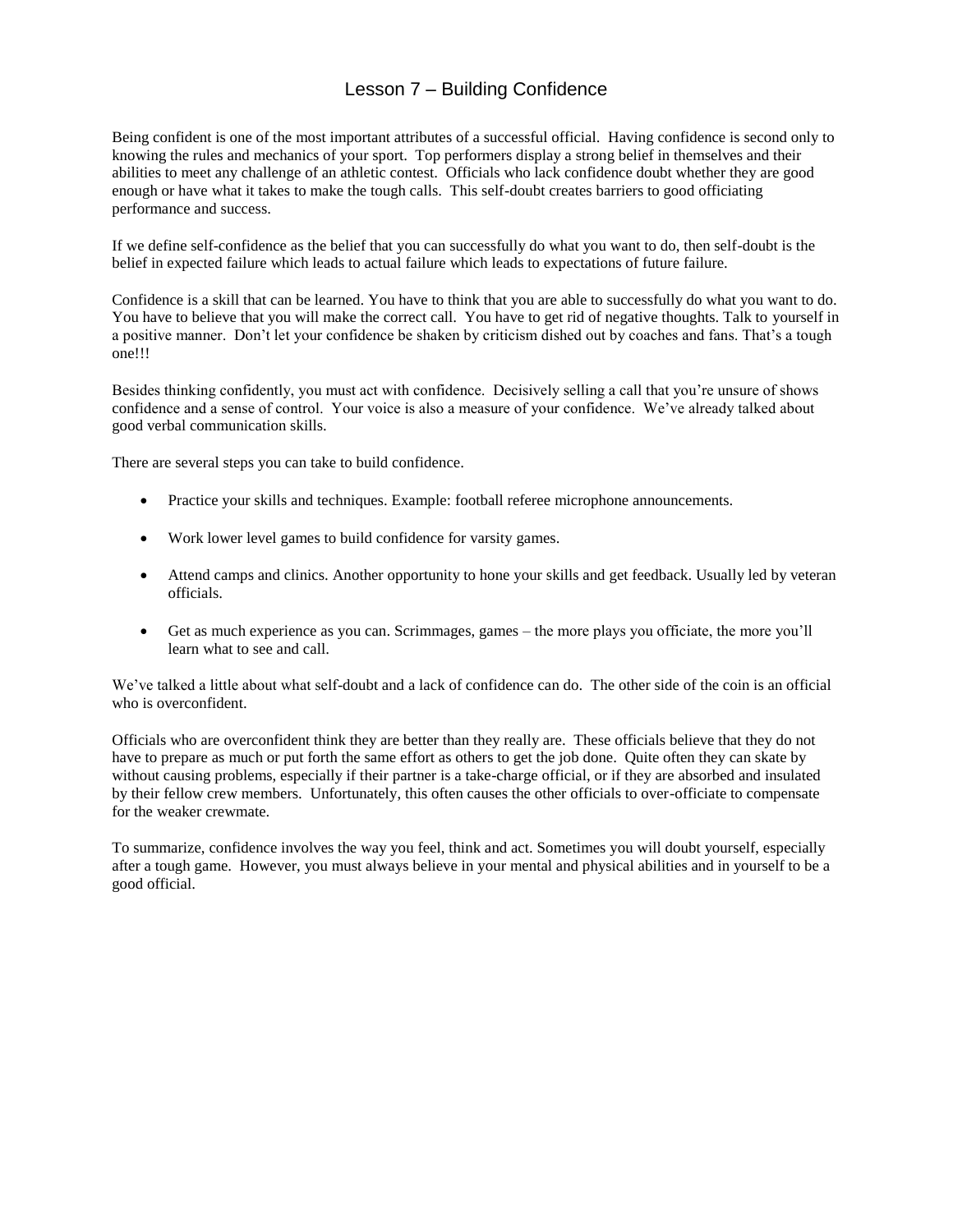# Lesson 8 – Developing Concentration

Concentration is being able to focus on specific areas of an athletic contest and maintain that focus over a period of time. Some people believe that you can turn your concentration on and off like a faucet. While it may seem easy to focus on the main parts of the game, external factors like a whining player, a coach or a hostile crowd may help to distract the official's concentration. Officials have to learn to avoid distractions and mental and physical fatigue. Officials have to stay sharp throughout the entire contest.

In a well-played game, distractions are minimal and it's easier to maintain concentration and focus. The same holds true the more intense or important the game is. It's easier to concentrate in a playoff or championship game because the stakes are higher.

On the other hand, in a one-sided, or blowout game, officials must work extra hard to maintain their concentration. Most of the time, you just want the game to be over. Lull yourself into complacency and you're asking for trouble.

Different sports require different levels of concentration. In football, baseball and softball, there are intervals between plays and pitches where officials can regroup their thoughts and refocus their concentration. In basketball and soccer, the action is continuous until the whistle blows for a foul or violation.

Concentration is a learnable skill, just like learning confidence, which we've just talked about. Let's look at some ways to improve your concentration.

You must be able to –

- Cope effectively with pressure and anxiety. We will talk more about dealing with anxiety, but as anxiety increases, the focus of your concentration narrows. Excess anxiety causes a person to think "too much" and limits the ability to shift from a broad to a narrow focus of attention. Some sports require a broad focus, such as soccer where officials have to scan a large area. Other sports, such as football, allow for a more narrow focus due to the increased number of officials, each with specific areas of responsibility.
- Focus on the action that is relevant and tune out external factors that we've earlier identified the whining player, the complaining coach, the lop-sided score, fatigue, boredom.
- Refocus your attention when distracted.

Maintaining concentration throughout a game is tough, as we've seen. Let's look at some other factors that can break an official's concentration.

- Sometimes, officials are unable to forget past calls, especially the bad ones, or at least the ones they believe to be incorrect. They stop officiating and brood on the effect of their error on the game. "Have I cost a team the game?" "Have I blown my chances for a playoff game?" You cannot keep up with the present action if you dwell on the past. Acknowledge the mistake, forget it and refocus on the action at hand. Regardless of the consequences, it's over and done with.
- Worrying about future plays can also cause an official to loose concentration. Wondering what might happen if you miss a critical call will only distract from your present concentration. "What if I don't know a rule?" "What if I'm unsure about a call?" "What if I'm out of position?" are types of questions asked by future-thinking officials.
- Thinking about too many things can also be distracting. Especially things over which you have no control….the crowd, the weather, where the crew is going after the game….the unfinished job you left at the office.

As we've seen, concentration plays an important part in the success of an official. In the next chapter, we will look at things that cause anxiety in officials and some techniques to help officials relax.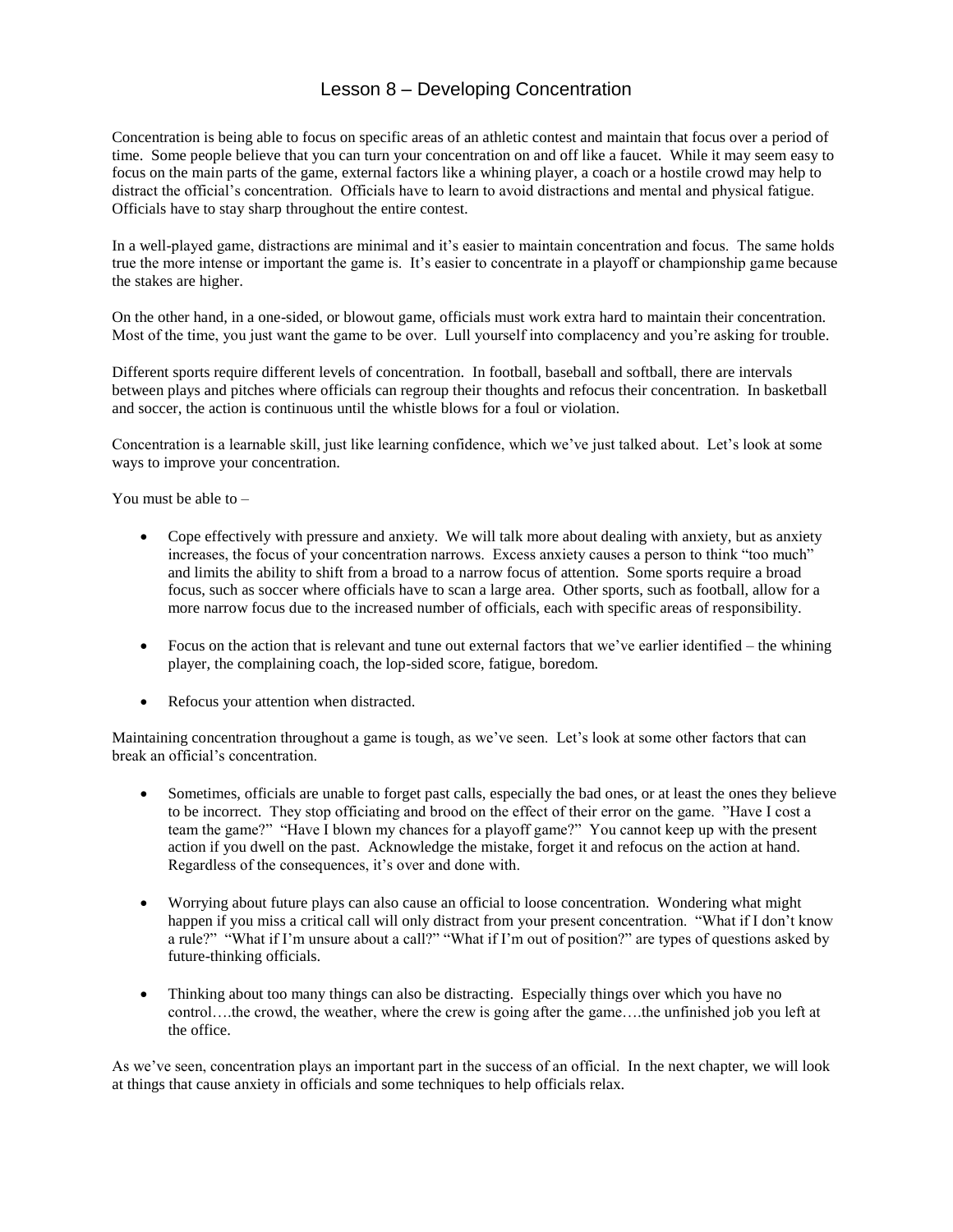## Lesson 8 – Anxiety and Relaxation

Because officiating is emotional and stressful, in order to become a successful official, you must learn to recognize and deal with anxiety. Being able to officiate high-pressure situations in an effective manner is a lot better than becoming anxious and tentative and risk loosing control of the game. Or as one football official put it –

#### **"You can bring your whistle and you can bring your flag, but if you don't bring your guts you might as well stay home."**

Anxiety plays an important role in an official's performance. We've mentioned that successful officials are able to remain calm and in control despite adverse circumstances. Good officials take control and make the proper calls under pressure. In order to manage the pressures of a game, let's look at some sources of stress and anxiety.

1. Fear of Failure - Fear of failure includes worrying about blowing a call, being out of position and getting a bad evaluation. Being rated by coaches and observers is a major source of stress and anxiety for officials. Many officials see the rating and evaluation process as a challenge to their self-esteem and ego. At some point, an official may decide that he or she doesn't "have what it takes" and drop out of officiating.

Self-esteem and ego also play a part in an official's performance. Officials are also not immune from selfdoubt. "I'll never be able to face my association if I let this game get out of control." "I will be well-liked if I work a good game." These are thoughts some officials say to themselves.

If officials do a good job, they will probably go unnoticed. Screw up and you're in the spotlight. Thus, your successes go unappreciated and your failures become highly scrutinized. Fear of failure causes officials to dodge making important or crucial calls at critical times during a game.

2. Fear of Inadequacy - Officials may feel uneasy because of a real or perceived lack of ability or failure to prepare for an upcoming game. Feeling inadequate may also result from not being in good physical condition, not knowing the rules or mechanics, or lacking in concentration or self-confidence, which we've discussed earlier.

There is no substitute for good preparation. Officials must bring their "A" game to every contest they officiate.

3. Perceived Loss of Control - Officials feel anxious about not being in control of the game. When you think you are in control, you probably aren't. Working with incompetent partners, being "worked" by coaches and other things beyond your immediate control cause stress and anxiety. Remember, you can't worry about things beyond your control. And that's easier said than done!!

Now that we've identified some causes of anxiety, let's look at how anxiety negatively affects the official.

From a physical standpoint, anxiety causes the heart rate to increase. Breathing intensifies; muscles begin to tighten. Think about the tightness in your neck and shoulders after a long day at the office. That's nothing but anxiety and stress. Fatigue is also a concern; that's why officials must be in good shape.

From a psychological perspective, anxiety and stress may affect an official in the form of reduced concentration and impaired decision making. Anxious officials are more likely to worry about making the right calls or being in the proper position. If a younger official is paired with a "big-name" veteran, the rookie is often more concerned about making a "rookie mistake" than focusing and concentrating on his duties and responsibilities.

Some calls that officials make are based on specific rules while other calls involve judgment. That puts a lot of pressure on officials. If the official is anxious and feeling stressed, then his judgment and decision making abilities will be effected.

Now that we've identified some sources of anxiety and stress, let's look at some strategies that officials can use to cope with stressful situations. Again, we will look at both physical and psychological techniques.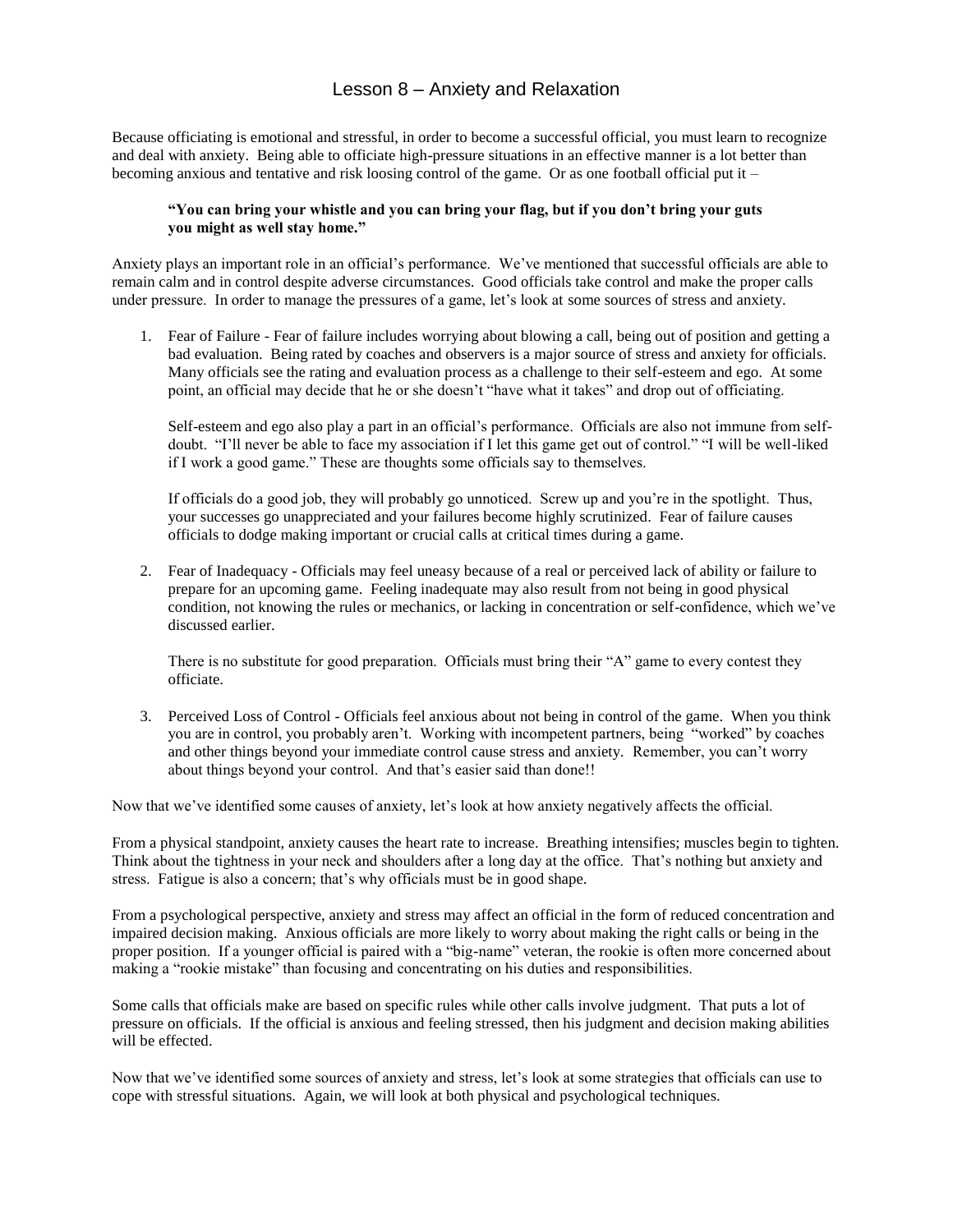One of the most effective ways to reduce anxiety and stress is through breath control. When you are anxious, your breathing is short and forced. When you are calm, your breathing is smooth and rhythmical. Practice inhaling deeply through your nose. Do this in an easy, relaxed manner. Likewise, exhale slowly through your mouth.

Deep breathing will help relax your muscles. You can do deep breathing exercises during a time out or whenever there is a break in the action. This is kind of a short mental break which will allow you to refocus and re-energize.

Talking to oneself can help an official remain calm, stay focused and forget past mistakes. Self-talk must be positive, not negative. Words like "relax," "stay calm" can help you stay relaxed and keep your emotions under control.

Smile when you feel yourself getting uptight and tense. A smile can take the edge off an upsetting situation. Smiling reminds you to stay in control.

Prepare for stressful situations. If you know that you are working for a coach with a reputation for being tough on officials, prepare yourself to handle his reaction to your calls. Think about possible actions the coach may take, and then devise a strategy to diffuse his behavior.

Stay focused on the action at hand. Don't become distracted by what just happened or what might happen. There is nothing you can do about either situation.

Slow down….and then slow down some more!! Officials under pressure tend to rush their actions. It's easy to get carried away and make a rash statement or a decision that you will regret later. Slowing down does not imply any loss of decisiveness. Sometimes it's better to pause before making a decision.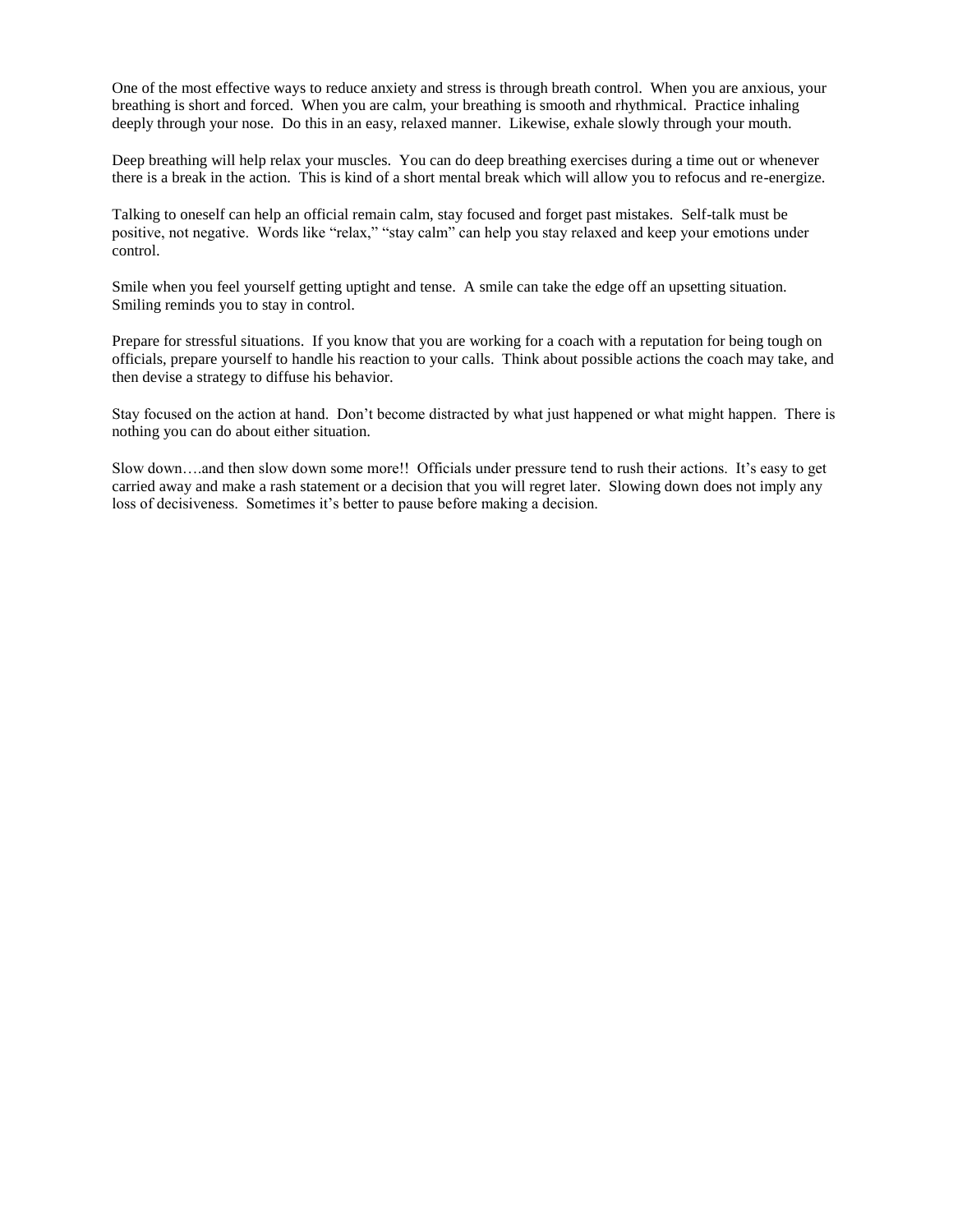# Lesson 9 – Developing Decision-Making Skills

We've just talked about concentration, confidence, dealing with stress and anxiety, and some relaxation techniques. Let's now take some of that information and see how it can apply to officials making good calls and decisions.

Good officials don't spend a lot of time thinking about the calls they make. They react to what they observe and because of their experience; know what to look for, and then, what to call. As we know, not every foul or rule infraction needs to be called. Remember, we talked about overly technical officials who call everything by the book, and then those officials who just don't want to step up and get involved. The successful official is somewhere in the middle.

Another way of saying the same thing –

#### **"Manage the game with the lightest touch necessary to provide equitable competition."**

Let's now talk about some essential elements that go into making good decisions.

1. Know the Rules

You have to be sure exactly what is permitted by the rules.

- Terms and Definitions definitions are at the heart of the game
- Player's Rights and Restrictions descriptions of appropriate player behavior are extensions of the game's basic definitions. Unfortunately, the rules book is written in the negative….what you can't do.
- Violations and Penalties when a player does something that the rules forbid, including acting in an unsportsmanlike way, consequences are spelled out.
- Peripheral Regulations uniforms, player and team equipment, jewelry, field and court dimensions and markings.

Let's stop and take a few minutes and talk about how to study the rules. Rules books are written in a language and style all their own. Here are some suggestions on how to read the rules book.

#### **9 WAYS TO MASTER ANY SPORT'S RULES BOOK**

The rules book is an official's bible. It provides the "nuts and bolts" basics that each official must master before he or she steps onto the playing surface. Rules knowledge and understanding are essential ingredients to become a well-rounded official.

The problem is that most rules books are written more like legal texts, making them tough to read and difficult to understand. Plus, related sections are often separated, forcing officials to hopscotch through various parts of the book to amass several references needed to find just one answer.

While other aspects of officiating are critical, solid rules knowledge and understanding form the root system from which an official will branch out, grow and prosper. Regardless of the sport or level you officiate, here are nine tips that will help you move closer to mastering the rules book.

- Speed-read the entire book. Read through the book as if you're cruising through a novel. You will not remember everything you read, but don't worry about that now. Familiarize yourself with different sections so you don't need to rely on the index.
- Categorize the rules. Some rules have more game-to-game impact than others. For example, the "equipment and court specifications" rule, often near the front of the book, is not necessarily the one you should read first. While important, it is not the most important rule to learn for someone trying to learn the rules. What's more important, a basketball player's legal guarding position or the radius of the jump-ball circle?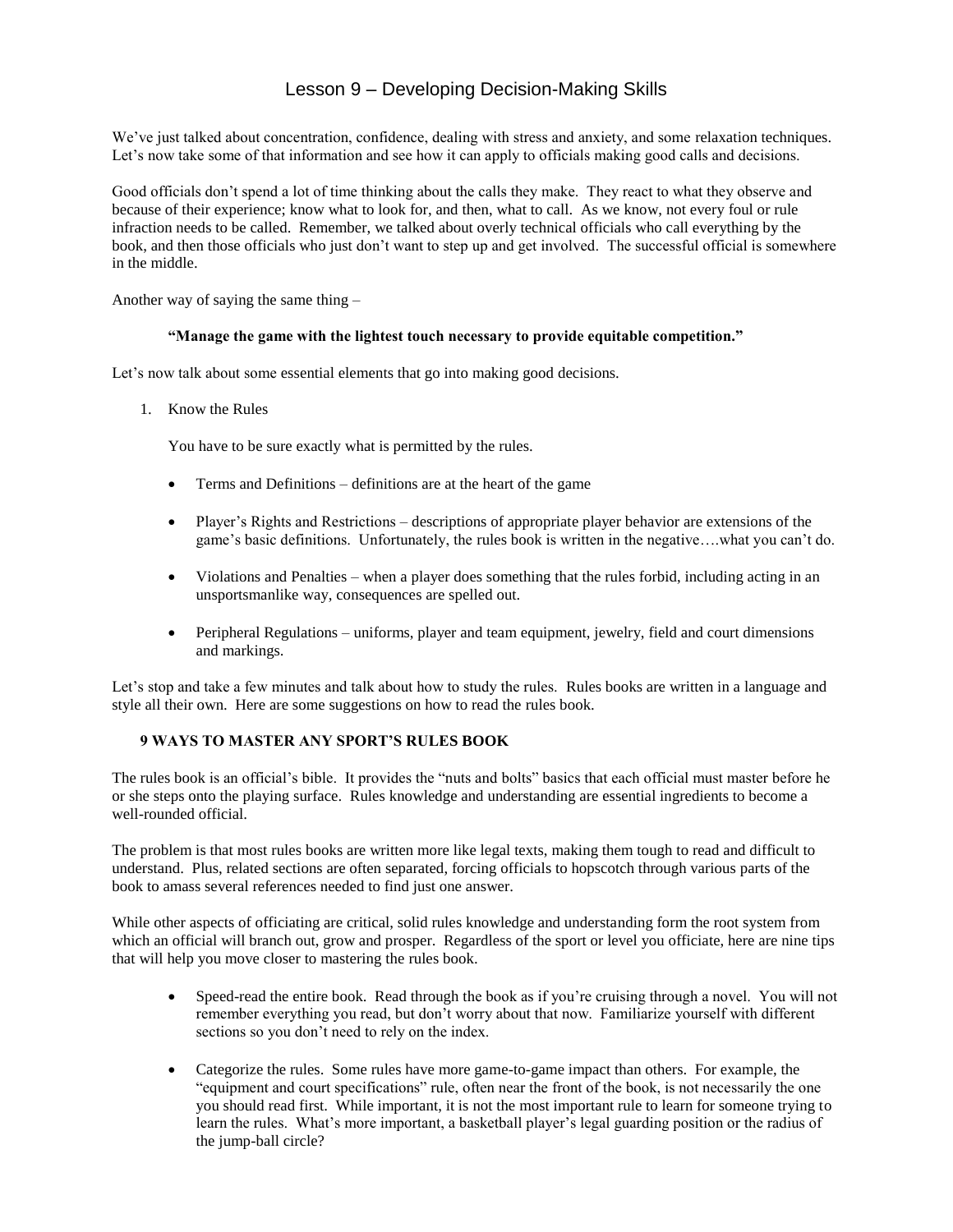Read the "good" book in the following order:

Definitions. Mastering the definitions helps you study the rest of the book. Live ball, dead ball. Game-specific chapters, out-of-bounds, pitching, kicks, etc. Fouls and penalties. Violations and penalties. Scoring and timing regulations. Players and substitutions. Officials and their duties Playing surface and equipment.

Rule changes and points of emphasis

- Chapter breakdown. For each sentence, visualize several plays that relate to what's discussed. That takes what you've read and applies it to real game situations. Create a quiz. Read a sentence in the rules book, and then write it down without looking at the book. If you've correctly written the core of the sentence, write two related true-false questions, with correct answers and rule references. Quiz writing aids memory retention and is an effective rules review.
- Have several copies of the same rules book. For convenience, it's a good idea to have more than one copy of each rules book. Keep them wherever you spend a great deal of time. That way, one copy is always accessible when time permits.
- Read in short increments of time. After the initial reading of the entire rules book, study in increments of 15-20 minutes per sitting. Digest the material in bite-sized pieces.
- Review the book each day. Read some part of the rules book each day. Make it as much a part of your daily routine as brushing your teeth.
- Study just before falling asleep. USA Today reported that a study proved memory retention is enhanced by studying right before sleeping. Instead of watching TV as you begin to fall asleep, read the rules book.
- Check related casebook plays. Once you've grasped a rule, read related casebook plays before moving to the next rule. Casebooks take rules and place then into game situations.
- Talk with rules experts. Attend local association meetings, ask questions and listen to the rules "experts." These meetings often entail vigorous rules discussions that can be helpful. Don't always take the local guru's word as gospel. On occasion, the local veterans apply incorrect rulings, which are then passed on to the next generation of officials. Don't get caught in the loop.

Finally, remember the old saying, "Just when I thought I knew it all....." there is always more to learn.

Back to more elements of good decision making.

- 2. Know the Language of the Sport As we have seen, every sport has its own vocabulary, both formal and informal. Formal language is the language of the rules book and case book…the definitions of the sport which as we've seen, are the backbone of learning the rules. Informal language is the "street language" of the sport, words and phrases that aren't found in the books, but are used by players, coaches and officials to describe play actions. Example: you won't find the term "point of attack" in any football rules book, yet it's real important to know the meaning of those words.
- 3. Master the Mechanics of Communicating Decisions In a nutshell, that means good signals. Some officials accompany their signals with a verbal explanation. Officials need to learn when to explain decisions and when to let decisions speak for themselves. We've already talked about how an official's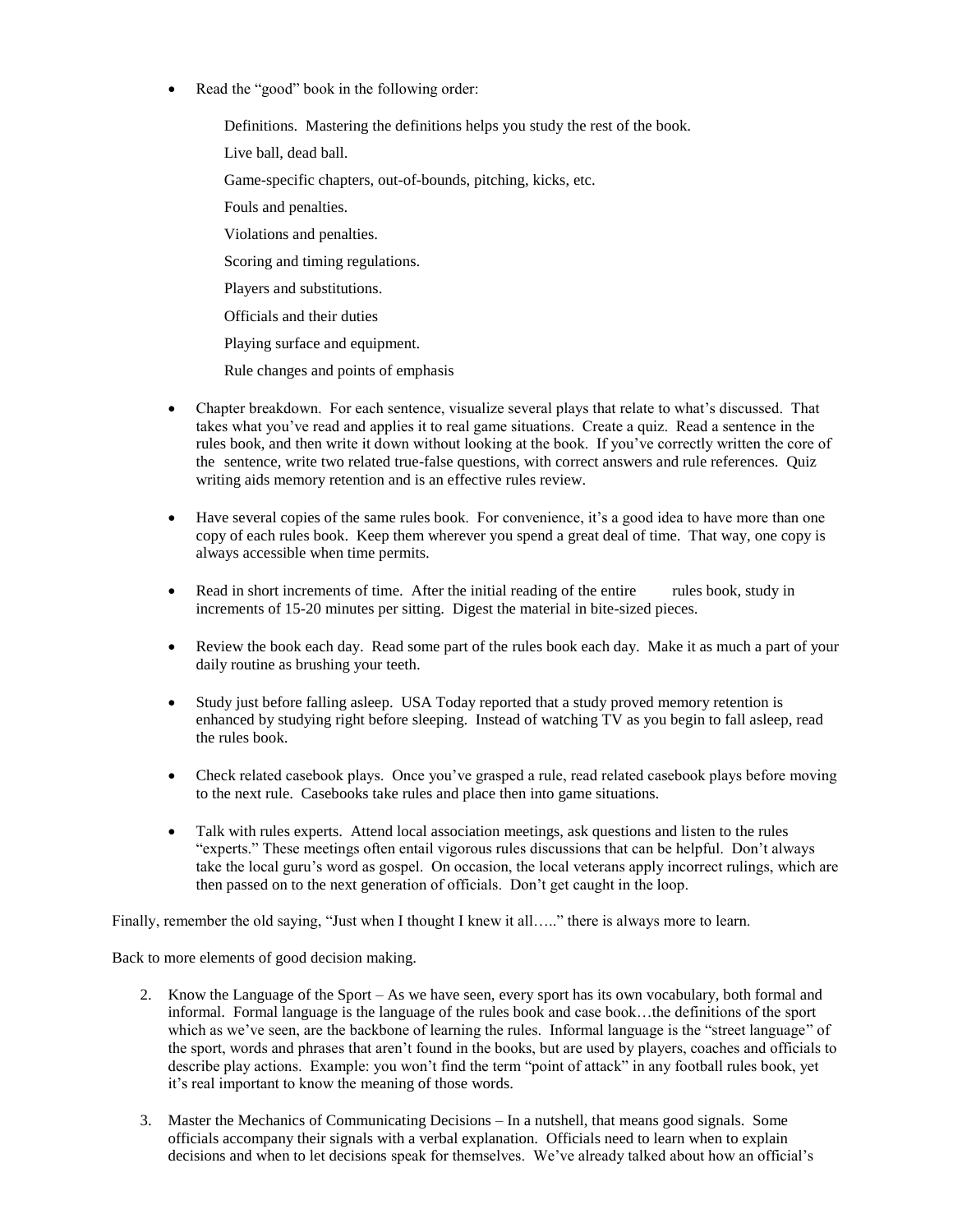voice and mannerisms can help or hinder the communication process. Officials must also learn when to ask for help from other officials during a game and when to offer help.

- 4. Adapt to the Nature of the Game Know the dynamics of the game you are working. We've talked about cross-town rivalry games, "revenge" games that are carried over from the previous season or a lower level game and blowout games. A team that is behind in the score may do certain things to try and overcome a deficit, just as the team in front may do things to keep its lead.
- 5. Be in Proper Position If you learn just one thing in today's class, it's this. **If you are in the proper position to make a call, the less likely your judgment will be questioned**.

Now, just being in the right position doesn't always mean you'll make the correct call, but it's a big step in the right direction. If an official is out of position to make a call, he or she has two choices. One is to make the best "long-distance" call possible. The other choice is to rely on your partner or crewmates. We've just talked about seeking and giving help.

To be in the proper spot to make good calls, you have to read what teams are trying to do. Good officials can anticipate where the next call is likely to take place and what kind of action to expect. That anticipation allows the official to move into the best position and make the call while standing still and not on the run.

- 6. Focus We've just finished talking about the art of concentration, which is another way of saying "focus." Just remember, there are dead spots in every game when the temptation to let the mind wander is strong. Between downs in football, between innings in baseball and softball, during time outs in any sport…..stay focused during these periods of relative inactivity, use the down time to regroup and refocus if necessary.
- 7. Be Calm Again, something we've just talked about. The need to slow down and process what you've observed before making the call, especially when the action heats up. The more furious the play, the more an official needs to adopt a cool, deliberate approach.

Use positive self-talk. Talk yourself into being cool, calm and collected. Use those breathing techniques that we've talked about.

8. Work with Fellow Officials – Learn when to get and give help. Learn catchy phrases that only officials know. Example: "Did you see the ball?" If you give help, you better be 125% sure.

In some sports, areas of responsibility are pretty clearly defined. Some officials may get real upset if another official makes a call in their area. But, officials can get blocked out, screened out or straight-lined. That's when you'll see an official with the "deer-in-the-headlights" look – the big eyes! That's when his partner has to and should come to the rescue.

We are seeing officials get together and conference more. Never used to happen much – officials lived and died with their calls – right or wrong. Nowadays, there's more emphasis on getting the play right and let's face it; some plays can get downright complicated. Conferences are OK, as long as they don't last too long. Too long a conference and people begin to wonder if the officials know what they're doing.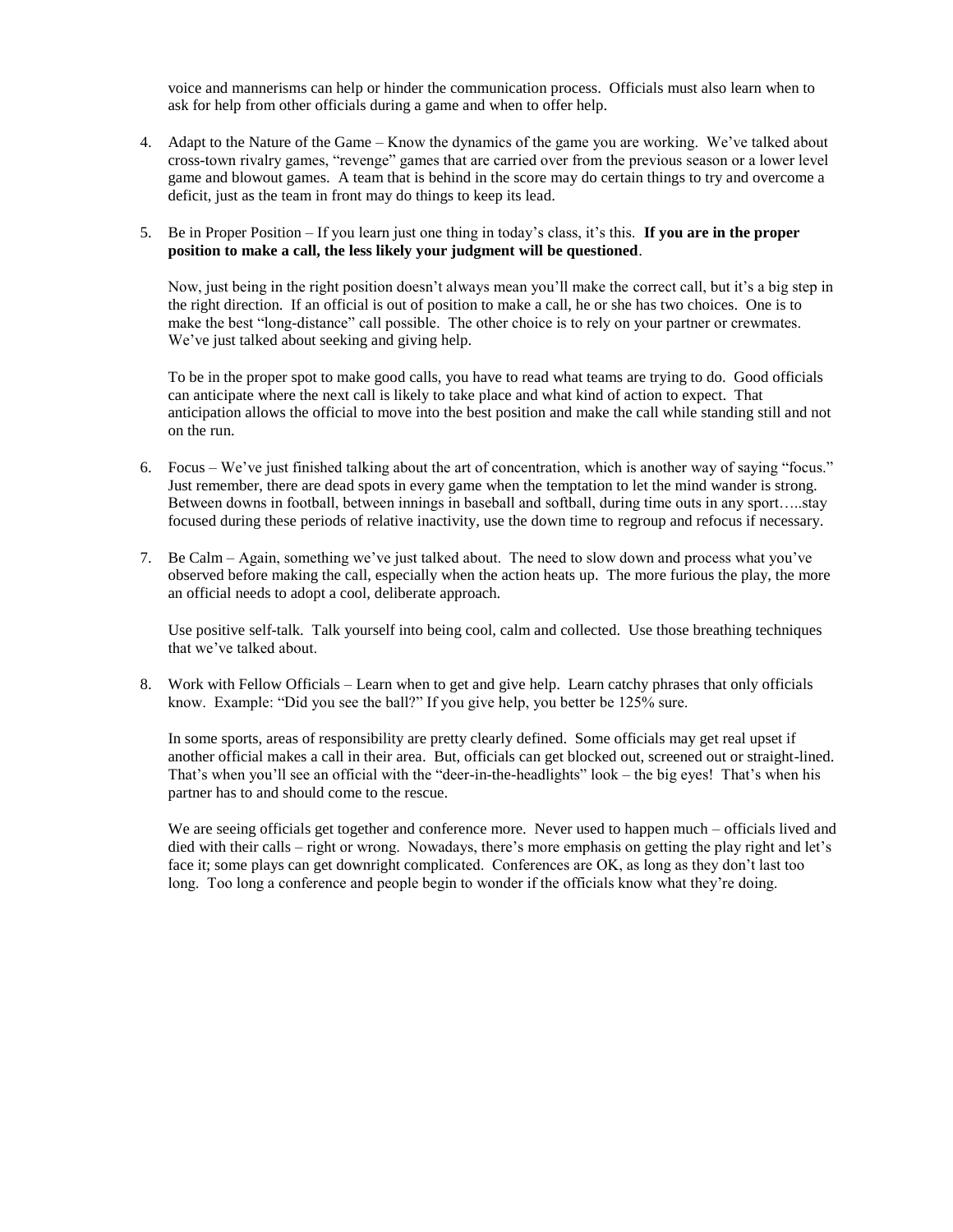# Lesson 10 – Managing Conflict

### **CONFLICT RESOLUTION FOR OFFICIALS**

#### **INTRODUCTION**

- 1. Controversy is inevitable whenever there is competition.
	- People are emotionally involved as they compete for a scarce reward-not everybody can win the contest-there can only be one winner.
	- Rules exist that limit the behavioral options of the participants.
	- Officials enforce the rules and people do not like to have their behavior restricted, limited, or penalized.
	- We live in a society that insists on placing blame. Officials are often unfairly blamed. Making the officials the scapegoats is a convenient alternative to accepting responsibility for one's behavior.
- 2. Basic definitions:
	- Controversy: different viewpoints or opinions.
	- Conflict: confrontational behavior (words or actions) that develops out of controversial situations.
- 3. Officials are game managers and contest facilitators. Therefore, they must find effective ways to deal with conflict and controversy in the games they officiate.
- 4. Officials are also role models who can teach student athletes important lessons about dealing with conflict and controversy.

#### **MINIMIZING CONFLICT**

- 1. Conflict and controversy are inevitable, but there are ways to lessen their occurrence and/or their severity.
- 2. Internal issues:
	- The psychological makeup of an official can affect the likelihood of conflicts developing.
	- Officials need to know their pressure points, their hot buttons and how they respond to stressful situations.
	- Be confident about your preparation (physical and mental) be prepared to handle the unexpected.
	- Do not take controversy personally-do not allow criticism to become personal. Know when a remark is aimed at you and when it is aimed at motivating a team. When coach's comments are repetitive, it is usually a sign of frustration or an attempt to manipulate the officials.
	- Self-control precedes game control do not add "fuel to the fire" of conflict.
	- In order to enjoy the authority you have as an official, you must have credibility.

#### **Experience = Reputation = Credibility**

- 3. Situational issues:
	- A professional appearance (uniform and mechanics) can reduce controversy.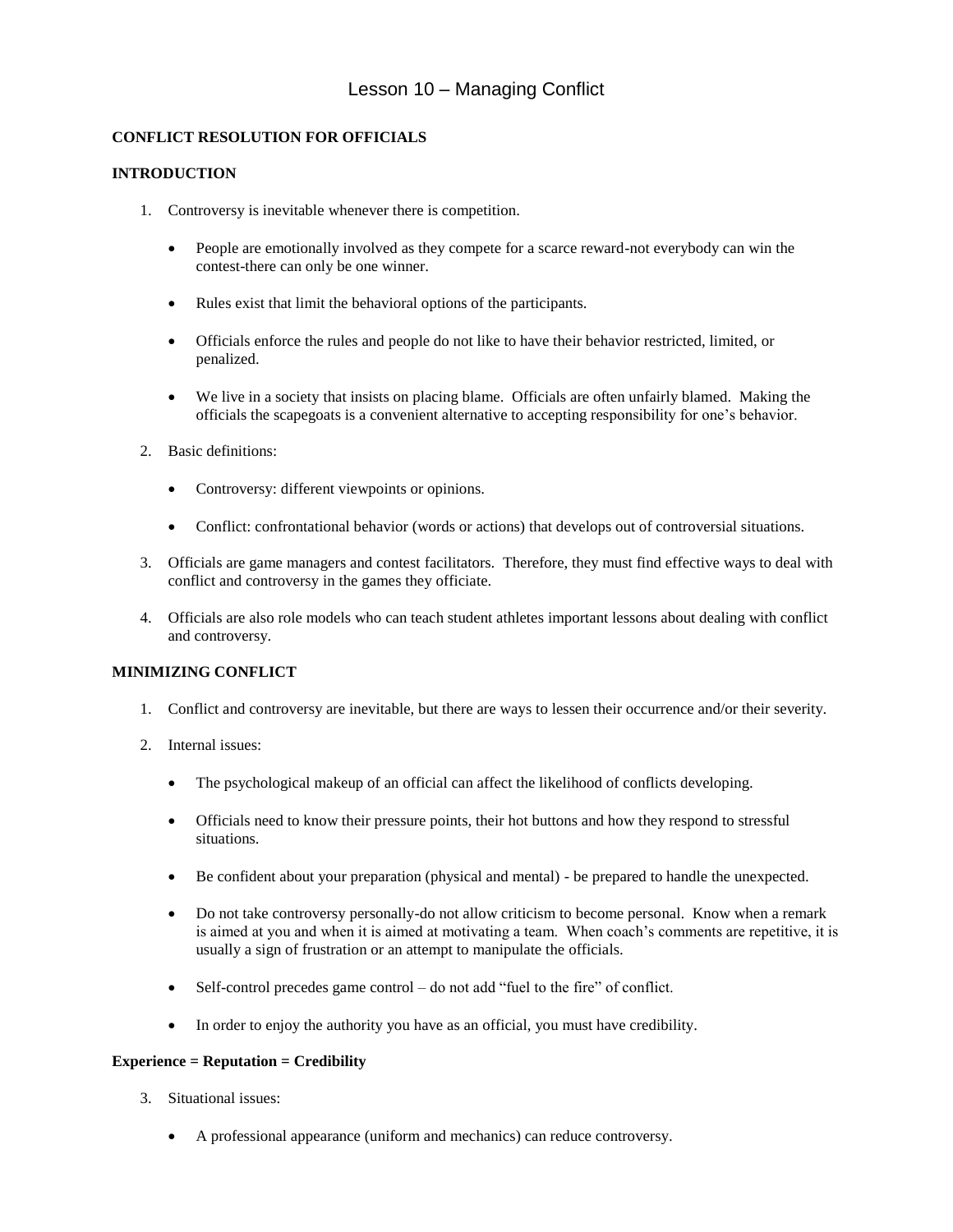Body language can also be the way you wear the uniform.

If you look professional, that sends a positive message about your commitment to the contest. Looking as if you know what you're doing and being confident in your handling of situations goes a long way toward managing conflict. Coaches can sense a lack of confidence. Coaches tend to test rookies because they believe that rookies are more easily influenced than veterans.

Coaches are less likely to question your judgment if you are in the right position to make the call.

• The way problems are handled in a contest often determines whether controversy becomes conflict.

Overly technical officials prevent the contest from flowing smoothly.

Some officials are so good at "putting out fires" that they go start some just to have something to do.

The more picky we are, the harder it is to be consistent. Therefore, the less picky we are, the more we can agree on.

• Officials may have to use both passive and assertive modes of game management.

Always call things that deal with player safety and unsportsmanlike issues.

Manage the game with the lightest touch necessary to provide equitable competition.

#### **RESOLVING CONFLICT**

- 1. Think through your options:
	- What we see, hear, sense and feel triggers certain emotional responses.

Some officials immediately jump into action based on these emotions without any thought about the consequences, i.e. They allow themselves to be "baited."

Others think, and then they choose their responsive behavior.

• Recognize that coaches and officials have preconceptions about the role of the other.

People tend to hold on to their preconceptions when handling conflicting ideas.

These mindsets affect how we communicate (words, tone, body language, etc.)

- Do not say anything you'll regret later. Sometimes it is better to say nothing silence can't be misquoted.
- Humor sometimes a funny word or phrase can diffuse a tense situation. But be careful with humor. Some people are good with humor, most are not. If you are not, then you'll look stupid making a wisecrack. Avoid any humor that deals with race, gender, etc.
- 2. Practical solutions:
	- Appear to be receptive have the courtesy to listen before saying anything empathize with the other point of view.
	- Don't invite confrontation through unnecessary proximity or prolonged eye contact. Respect personal space.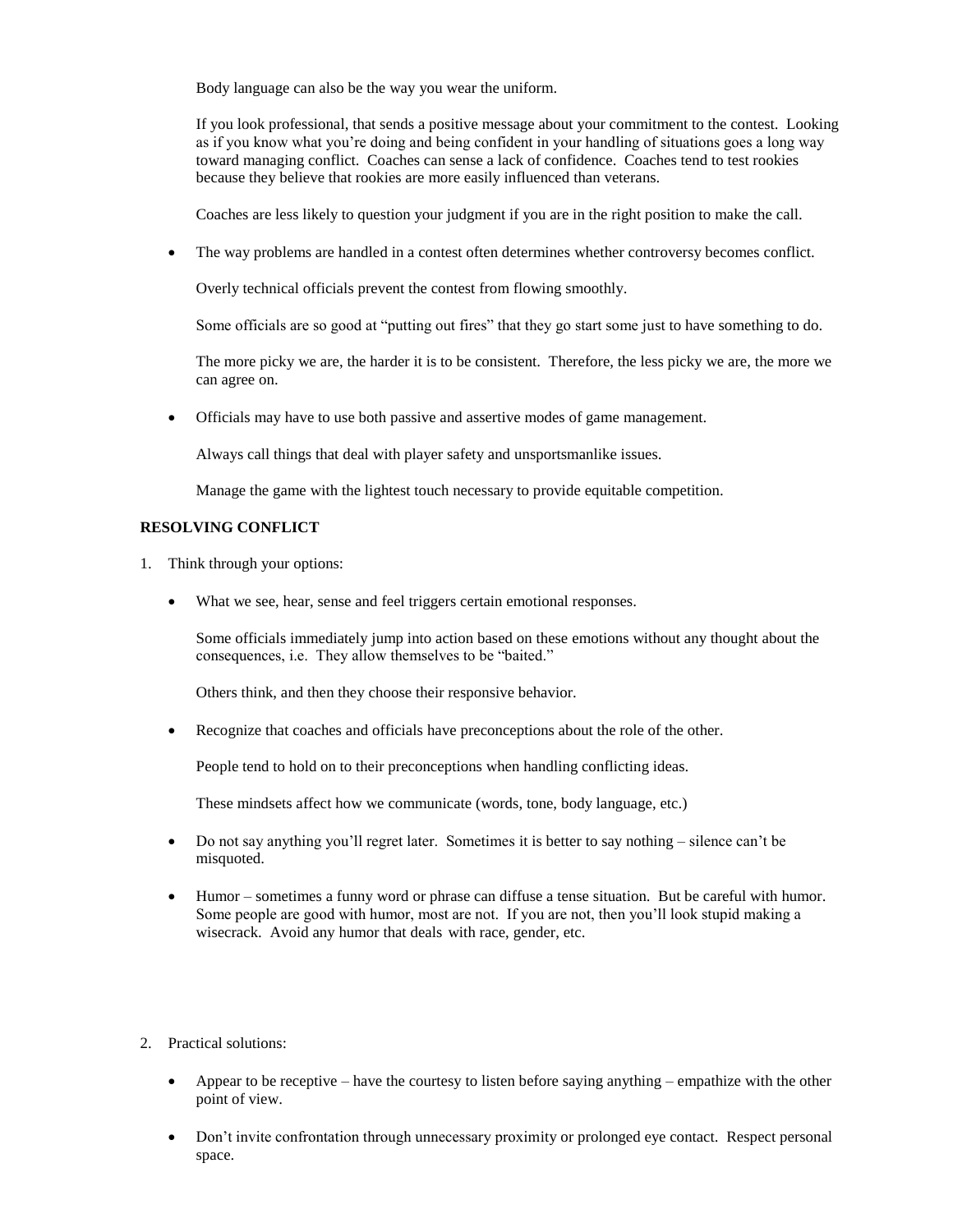Finger wagging conveys a message of aggression; possibly demeaning, combative or disrespectful.

A stare can be perceived as threatening. Eye contact in general means, "I am interested in what you have to say."

Standing up straight says you are confident and interested. A slouch shows lack of concern. Hands on hips shows that you are bored.

Move away if possible. If a coach tries to "get in your face," turn sideways so you are shoulder-toshoulder. – harder to speak in an aggressive, confrontational way when both parties are side by side.

Lower your voice and speak slower.

• Keep all communication professional.

Use "coach," rather than the person's first name.

Focus on game-related issues – deal only with things that intrude on this contest which disrupt your management of this contest.

Emphasize what is right, not who is right. Give the opportunity to save face and maintain self-esteem. Don't back anyone into a corner. Be a good listener. Let the coach vent. Permit the coach to disengage.

Recognize when it is time to cease talking. Do not insist on having the last word.

Project serenity amidst a storm of controversy. Be determined not to escalate the problem.

Impose penalties professionally when efforts to minimize or resolve conflict don't work. Walk away to report the penalty. Don't bait anyone into a second penalty.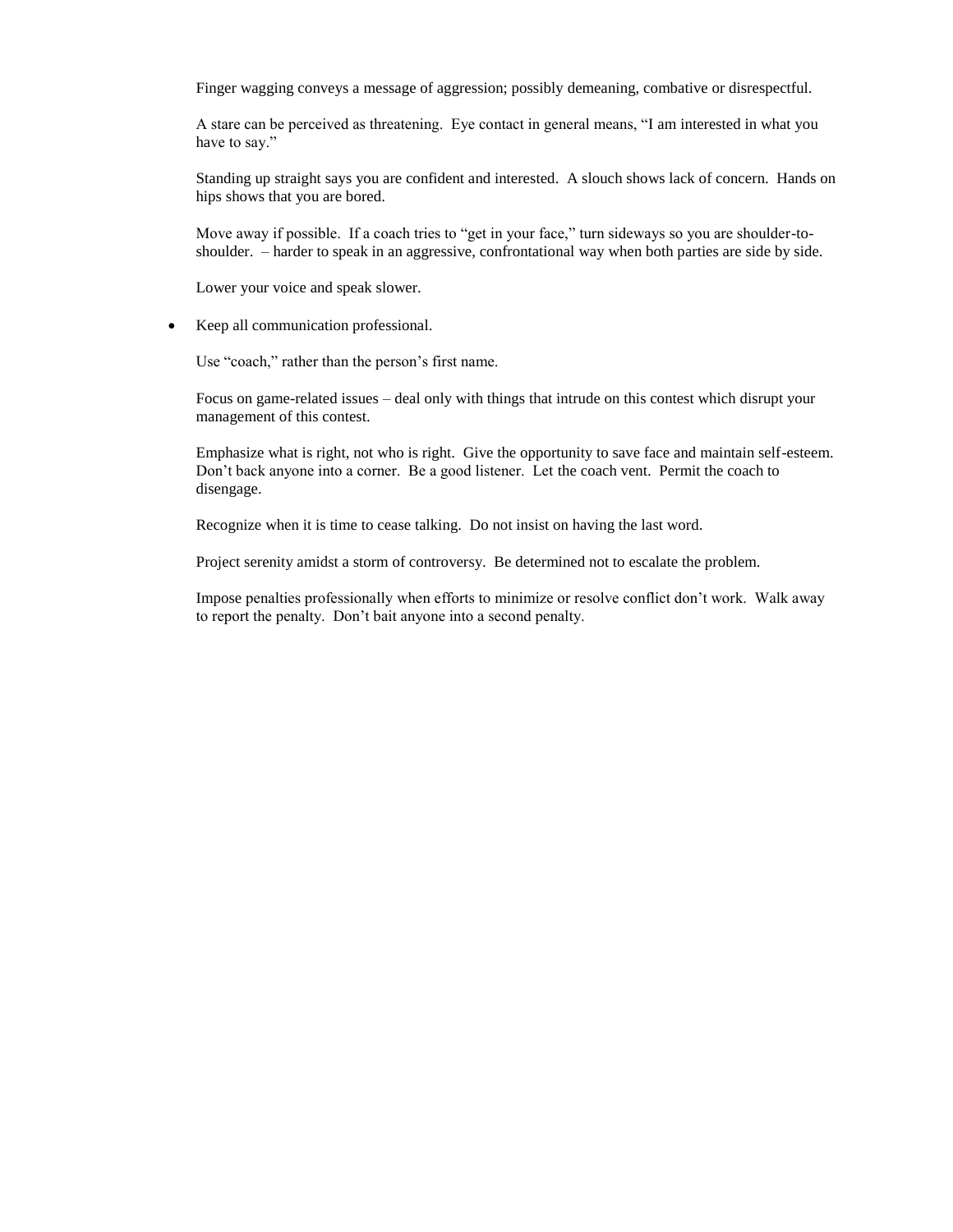# Lesson 11 – Fitness for Officials

We've talked earlier about the need to hustle and get in the right position to make good calls. In order to do that, officials need to be fit and in shape. Officials are subjected to physical demands for extended periods of time. Different sports require different degrees of physical conditioning. In basketball, soccer and football, the official must be as physically conditioned as the players.

Although not required at the high school level, an annual preseason physical examination is strongly recommended.

Officials need these physical fitness components to perform well:

- Aerobic endurance
- Strength
- **Flexibility**
- Speed
- **Coordination**

Diet and nutrition also play an important role in your physical preparation. Be careful how much you eat before any contest. Be sure you stay hydrated, especially in warm or hot weather. Water is the fluid-replacement drink of choice. Don't be reluctant to accept water when offered from team attendants.

Rest and sleep are also important to an official. You cannot do your best job if you are tired.

A pre-game warm-up helps limber up your muscles and joints and get them ready for the physical demands of the upcoming contest. Stretching and some calisthenics can be done in your dressing room. When you get on the field or court, a few, brief sprints up and down the sidelines can get you ready to go.

Perform specific exercises that mirror the particular officiating moves found in your sport. If you are not fit, it is unreasonable to expect your body to perform at the level needed to officiate and still stay injury free. Poor fitness can lead to acute or chronic injuries.

Pay specific attention to your eyes and feet. More and more officials are wearing glasses. The negative image once associated with officials who wear glasses is going away. Make sure your glasses are unbreakable and are held in place with elastic straps.

The importance of a good pair of shoes cannot be overstated. Shoes provide traction, support and cushioning to your feet. Wear the type of shoe appropriate to specific field conditions…..flat bottomed shoes on hard fields, molded cleats in rain and mud. Some kinds of shoes work better on artificial surfaces and some work better on grass.

Good officials listen to their body. Pay attention to aches and pains, tightness and swelling for they may indicate sprains and strains and other athletic injuries. Don't try to be a hero and officiate when you're not able to go at full strength. Your partner or crewmates will over-officiate your areas of responsibility resulting in less attention to their own duties, opening the door to all sorts of possible trouble.